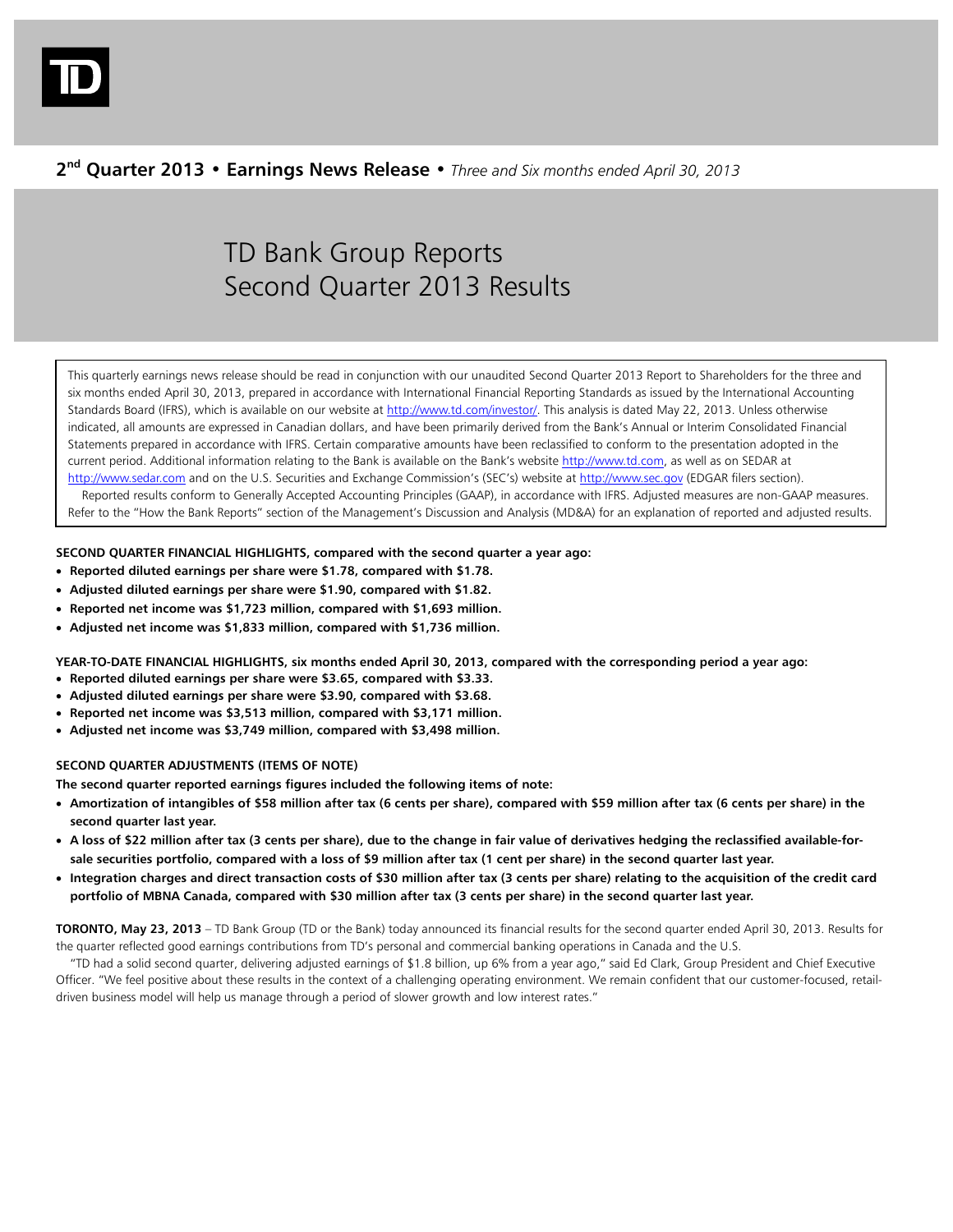## **Canadian Personal and Commercial Banking**

Canadian Personal and Commercial Banking posted reported net income of \$847 million in the second quarter. On an adjusted basis, net income was \$877 million, up 5% compared with the second quarter last year. These earnings reflect continued good loan and deposit growth, stable margins, favourable credit performance and effective cost management.

 "Canadian Personal and Commercial Banking businesses generated good results in a continued slow growth environment," said Tim Hockey, Group Head, Canadian Banking, Auto Finance, and Credit Cards. "We are pleased with our results to date in 2013, and we believe that our continued focus on providing industry-leading customer service and convenience, as well as ongoing improvements in productivity, will position us well for the future."

## **Wealth and Insurance**

Wealth and Insurance delivered net income of \$364 million in the quarter, flat to last year. Increased Wealth earnings were driven by strong performance in our advice-based and asset management businesses and good growth in client assets. During the quarter, TD acquired Epoch Investment Partners, Inc., a successful New York-based asset management firm, which will further advance the growth strategy for the Wealth business. In Insurance, good premium growth was more than offset by higher claims due to a more severe winter and increased investments in the business. TD Ameritrade contributed \$53 million in earnings to the segment, an increase of 13% compared with the second quarter last year.

 "In our Wealth business we have strong momentum, and we look forward to working with Epoch to drive further growth," said Mike Pedersen, Group Head, Wealth Management, Insurance, and Corporate Shared Services. "In Insurance, we expect good premium growth but face increased uncertainty, including the impact of past and future Ontario auto reforms."

#### **U.S. Personal and Commercial Banking**

U.S. Personal and Commercial Banking generated US\$392 million in net income for the quarter, an increase of 9% compared with the second quarter last year. Results were driven by strong loan and deposit volume growth, partially offset by lower margins. During the second quarter, TD acquired leading retailer Target's U.S. Visa and private label credit card portfolio, adding \$6 billion of high quality assets to TD's balance sheet.

 "TD Bank, America's Most Convenient Bank, had a good second quarter, with strong volume growth in both loans and deposits," said Bharat Masrani, Group Head, U.S. Personal and Commercial Banking. "Although we continue to feel the impact of margin pressure, we remain focused on delivering legendary customer service and convenience and achieving productivity improvements."

## **Wholesale Banking**

Wholesale Banking net income for the quarter was \$220 million, an increase of 12% compared with the second quarter last year, driven by higher tradingrelated revenue, improved client activity, and lower non-interest expenses.

 "We are pleased with our second quarter results and the continued performance of our strong franchise businesses in a difficult trading environment," said Bob Dorrance, Group Head, Wholesale Banking. "We are encouraged by the gradual improvement in capital markets, and we expect to capitalize on increased market activity as macroeconomic conditions stabilize."

## **Capital**

TD's Common Equity Tier 1 ratio on a Basel III fully phased-in basis was 8.8%, having absorbed the Target U.S. credit card and Epoch acquisitions in the quarter. In view of our demonstrated ability to generate capital, TD is announcing today a 12 million share buyback program which translates to roughly \$1 billion in capital.

#### **Conclusion**

"We are pleased with our results for the quarter, given the backdrop of low interest rates and slower economic growth. At the half-year mark, we are very pleased with our 7% adjusted earnings growth on a year-to-date basis, driven by our retail businesses," said Clark. "We will continue to build our businesses and focus on managing our expenses prudently while delivering value for our customers, employees, communities and shareholders."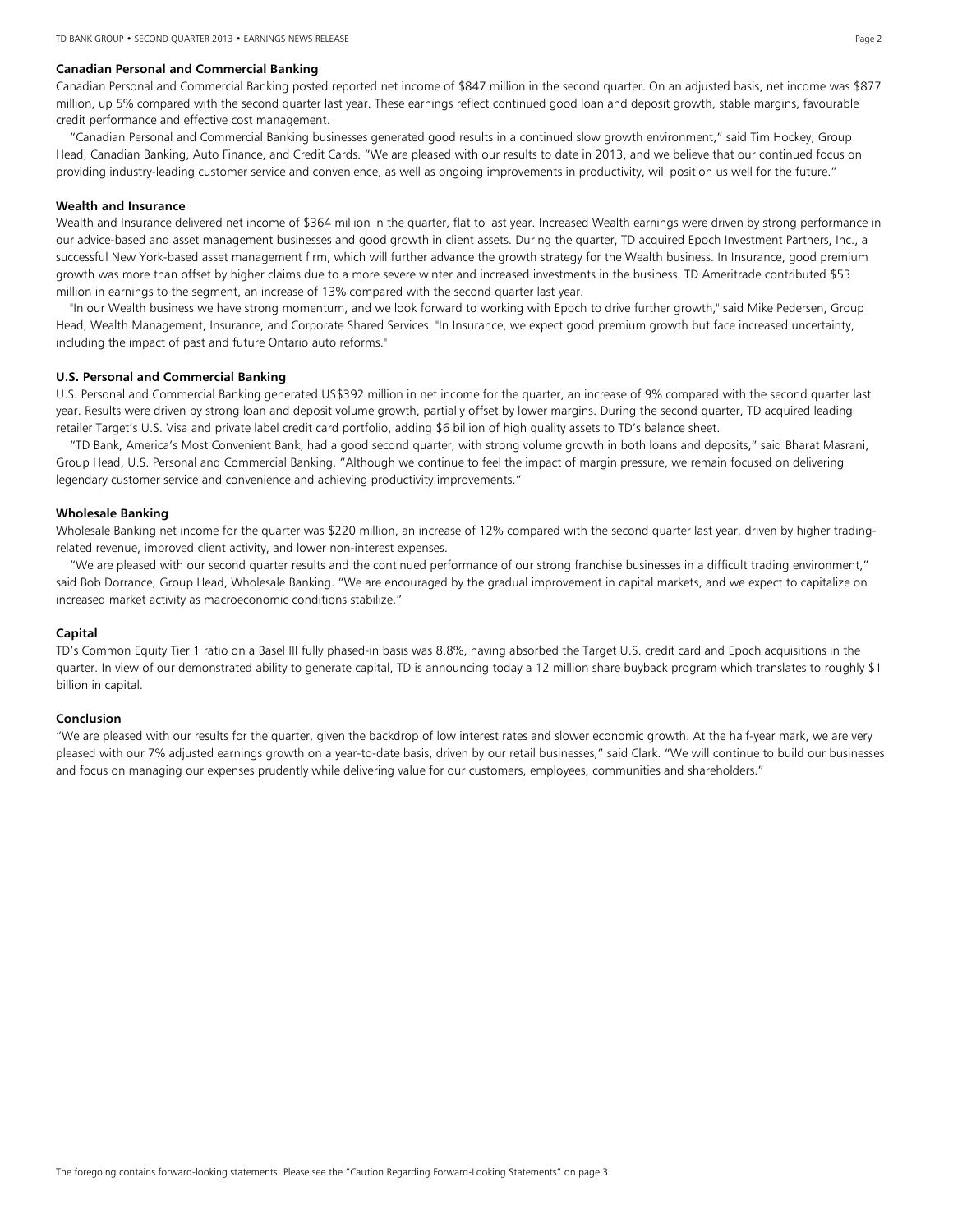#### *Caution Regarding Forward-Looking Statements*

From time to time, the Bank makes written and/or oral forward-looking statements, including in this document, in other filings with Canadian regulators or the U.S. Securities and Exchange Commission, and in other communications. In addition, representatives of the Bank may make forward-looking statements orally to analysts, investors, the media and others. All such statements are made pursuant to the "safe harbour" provisions of, and are intended to be forward-looking statements under, applicable Canadian and U.S. securities legislation, including the *U.S. Private Securities Litigation Reform Act of 1995*. Forward-looking statements include, but are not limited to, statements made in this document, the Management's Discussion and Analysis in the Bank's 2012 Annual Report ("2012 MD&A") under the headings "Economic Summary and Outlook", for each business segment "Business Outlook and Focus for 2013" and in other statements regarding the Bank's objectives and priorities for 2013 and beyond and strategies to achieve them, and the Bank's anticipated financial performance. Forward-looking statements are typically identified by words such as "will", "should", "believe", "expect", "anticipate", "intend", "estimate", "plan", "may", and "could".

 By their very nature, these statements require the Bank to make assumptions and are subject to inherent risks and uncertainties, general and specific. Especially in light of the uncertainty related to the financial, economic, political, and regulatory environments, such risks and uncertainties – many of which are beyond the Bank's control and the effects of which can be difficult to predict – may cause actual results to differ materially from the expectations expressed in the forward-looking statements. Risk factors that could cause such differences include: credit, market (including equity, commodity, foreign exchange, and interest rate), liquidity, operational (including technology), reputational, insurance, strategic, regulatory, legal, environmental, capital adequacy, and other risks, all of which are discussed in the 2012 MD&A. Examples of such risk factors include the impact of recent U.S. legislative developments, as discussed under "Significant Events in 2012" in the "Financial Results Overview" section of the 2012 MD&A; changes to and new interpretations of capital and liquidity guidelines and reporting instructions; changes to the Bank's credit ratings; increased funding costs for credit due to market illiquidity and competition for funding; the failure of third parties to comply with their obligations to the Bank or its affiliates relating to the care and control of information; disruptions in or attacks (including cyber attacks) on the Bank's information technology, internet, network access or other voice or data communications systems or services; and the overall difficult litigation environment, including in the United States. We caution that the preceding list is not exhaustive of all possible risk factors and other factors could also adversely affect the Bank's results. For more detailed information, please see the "Risk Factors and Management" section of the 2012 MD&A. All such factors should be considered carefully, as well as other uncertainties and potential events, and the inherent uncertainty of forward-looking statements, when making decisions with respect to the Bank and we caution readers not to place undue reliance on the Bank's forward-looking statements.

 Material economic assumptions underlying the forward-looking statements contained in this document are set out in the 2012 MD&A under the headings "Economic Summary and Outlook", as updated in this document; and for each business segment, "Business Outlook and Focus for 2013", as updated in this document under the headings "Business Outlook".

 Any forward-looking statements contained in this document represent the views of management only as of the date hereof and are presented for the purpose of assisting the Bank's shareholders and analysts in understanding the Bank's financial position, objectives and priorities and anticipated financial performance as at and for the periods ended on the dates presented, and may not be appropriate for other purposes. The Bank does not undertake to update any forward-looking statements, whether written or oral, that may be made from time to time by or on its behalf, except as required under applicable securities legislation.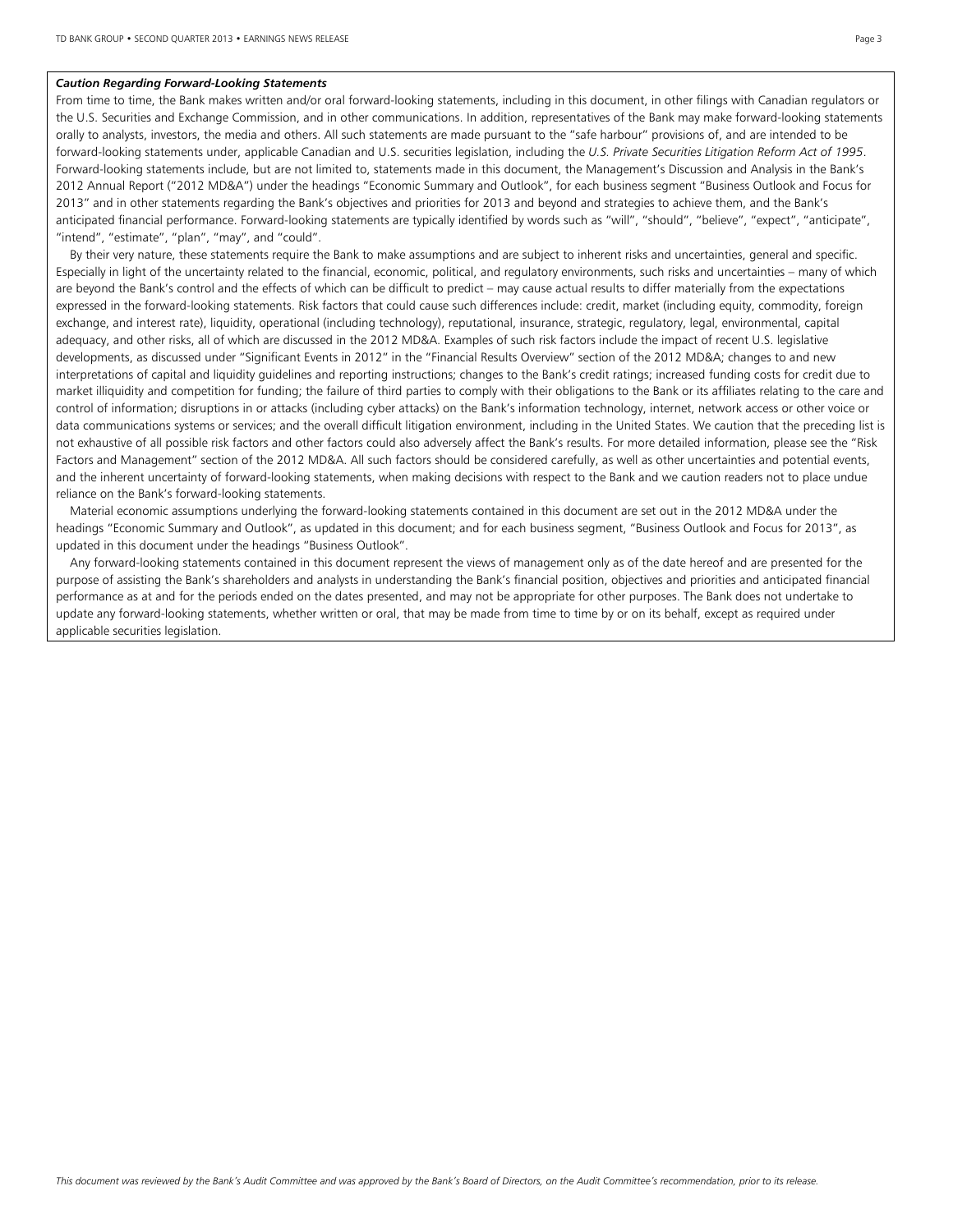| <b>TABLE 1: FINANCIAL HIGHLIGHTS</b>                              |               |               |            |               |                            |               |          |      |                          |  |
|-------------------------------------------------------------------|---------------|---------------|------------|---------------|----------------------------|---------------|----------|------|--------------------------|--|
| (millions of Canadian dollars, except as noted)                   |               |               |            |               | For the three months ended |               |          |      | For the six months ended |  |
|                                                                   | April 30      |               | January 31 |               | April 30                   |               | April 30 |      | April 30                 |  |
|                                                                   | 2013          |               | 2013       |               | 2012                       |               | 2013     |      | 2012                     |  |
| <b>Results of operations</b>                                      |               |               |            |               |                            |               |          |      |                          |  |
| Total revenue                                                     | \$<br>6,000   | \$            | 5,971      | \$            | 5,750                      | \$            | 11,971   | \$   | 11,392                   |  |
| Provision for credit losses                                       | 417           |               | 385        |               | 388                        |               | 802      |      | 792                      |  |
| Non-interest expenses                                             | 3,626         |               | 3,495      |               | 3,372                      |               | 7,121    |      | 6,921                    |  |
| Net income - reported                                             | 1,723         |               | 1,790      |               | 1,693                      |               | 3,513    |      | 3,171                    |  |
| Net income $-$ adjusted <sup>1</sup>                              | 1,833         |               | 1,916      |               | 1,736                      |               | 3,749    |      | 3,498                    |  |
| Economic profit <sup>2</sup>                                      | 756           |               | 832        |               | 762                        |               | 1,586    |      | 1,546                    |  |
| Return on common equity - reported                                | 14.8          | $\%$          | 15.3       | $\%$          | 16.2                       | $\frac{0}{0}$ | 15.0     | $\%$ | 15.1 %                   |  |
| Return on common equity – adjusted <sup>2</sup>                   | 15.8          | %             | 16.4 %     |               | 16.6                       | %             | 16.1     | %    | 16.7 %                   |  |
| <b>Financial position</b>                                         |               |               |            |               |                            |               |          |      |                          |  |
| Total assets                                                      | \$<br>826,407 | \$            | 818,482    | \$            | 773,186                    | \$            | 826,407  | \$   | 773,186                  |  |
| Total equity                                                      | 51,159        |               | 49,780     |               | 45,919                     |               | 51,159   |      | 45,919                   |  |
| Total risk-weighted assets <sup>3</sup>                           | 281,790       |               | 274,445    |               | 241,968                    |               | 281,790  |      | 241,968                  |  |
| <b>Financial ratios</b>                                           |               |               |            |               |                            |               |          |      |                          |  |
| Efficiency ratio - reported                                       | 60.5          | $\%$          | 58.5       | $\%$          | 58.7                       | $\%$          | 59.5     | $\%$ | 60.8 %                   |  |
| Efficiency ratio - adjusted <sup>1</sup>                          | 58.4          | $\frac{0}{0}$ | 55.6       | $\%$          | 56.8                       | $\%$          | 57.0     | $\%$ | 56.0 %                   |  |
| Common Equity Tier 1 capital to risk weighted assets <sup>4</sup> | 8.8           | $\%$          | 8.8 %      |               | n/a                        |               | 8.8      | $\%$ | n/a                      |  |
| Tier 1 capital to risk weighted assets <sup>3</sup>               | 10.8          | $\%$          | 10.9 %     |               | 12.0                       | $\%$          | 10.8 %   |      | 12.0 %                   |  |
| Provision for credit losses as a % of net average loans           |               |               |            |               |                            |               |          |      |                          |  |
| and acceptances <sup>5</sup>                                      | 0.39 %        |               | 0.35 %     |               | 0.37 %                     |               | 0.37 %   |      | 0.38 %                   |  |
| Common share information - reported (dollars)                     |               |               |            |               |                            |               |          |      |                          |  |
| Per share earnings                                                |               |               |            |               |                            |               |          |      |                          |  |
| Basic                                                             | \$<br>1.79    | \$            | 1.87       | \$            | 1.79                       | \$            | 3.66     | \$   | 3.35                     |  |
| Diluted                                                           | 1.78          |               | 1.86       |               | 1.78                       |               | 3.65     |      | 3.33                     |  |
| Dividends per share                                               | 0.81          |               | 0.77       |               | 0.72                       |               | 1.58     |      | 1.40                     |  |
| Book value per share                                              | 50.18         |               | 48.78      |               | 45.19                      |               | 50.18    |      | 45.19                    |  |
| Closing share price                                               | 82.59         |               | 83.29      |               | 83.49                      |               | 82.59    |      | 83.49                    |  |
| Shares outstanding (millions)                                     |               |               |            |               |                            |               |          |      |                          |  |
| Average basic                                                     | 920.9         |               | 916.8      |               | 904.1                      |               | 918.8    |      | 902.6                    |  |
| Average diluted                                                   | 923.7         |               | 922.6      |               | 912.6                      |               | 923.2    |      | 911.0                    |  |
| End of period                                                     | 922.1         |               | 920.5      |               | 908.2                      |               | 922.1    |      | 908.2                    |  |
| Market capitalization (billions of Canadian dollars)              | \$<br>76.2    | \$            | 76.7       | \$            | 75.8                       | \$            | 76.2     | \$   | 75.8                     |  |
| Dividend yield                                                    | 3.7           | $\frac{0}{0}$ | 3.7        | $\frac{0}{0}$ | 3.4%                       |               | 3.7      | $\%$ | 3.6 %                    |  |
| Dividend payout ratio                                             | 45.3          | $\%$          | 41.2 %     |               | 40.2 %                     |               | 43.2 %   |      | 41.8 %                   |  |
| Price to earnings ratio                                           | 11.7          |               | 11.8       |               | 12.7                       |               | 11.7     |      | 12.7                     |  |
| Common share information - adjusted (dollars) <sup>1</sup>        |               |               |            |               |                            |               |          |      |                          |  |
| Per share earnings                                                |               |               |            |               |                            |               |          |      |                          |  |
| <b>Basic</b>                                                      | \$<br>1.91    | \$            | 2.01       | \$            | 1.84                       | \$            | 3.92     | \$   | 3.71                     |  |
| Diluted                                                           | 1.90          |               | 2.00       |               | 1.82                       |               | 3.90     |      | 3.68                     |  |
| Dividend payout ratio                                             | 42.4          | $\%$          | 38.3 %     |               | 39.2                       | $\%$          | 40.3 %   |      | 37.8 %                   |  |
| Price to earnings ratio                                           | 10.8          |               | 11.0       |               | 11.6                       |               | 10.8     |      | 11.6                     |  |

<sup>1</sup> Adjusted measures are non-GAAP measures. Refer to the "How the Bank Reports" section for an explanation of reported and adjusted results.<br><sup>2</sup> Economic profit and adjusted return on common equity are non-GAAP financial

<sup>3</sup> Effective the first quarter of 2013, amounts are calculated in accordance with the Basel III regulatory framework, and are presented based on the "all-in" methodology. Prior to the first quarter of 2013, amounts were c

<sup>4</sup> Effective the first quarter of 2013, the Bank implemented the Basel III regulatory framework. As a result, the Bank began reporting the Common Equity Tier 1 capital measure in accordance with the "all-in" methodology.

<sup>5</sup> Excludes acquired credit-impaired loans and debt securities classified as loans. For additional information on acquired credit-impaired loans, see the "Credit Portfolio Quality" section of the MD&A and Note 5 to the Interim Consolidated Financial Statements. For additional information on debt securities classified as loans, see the "Exposure to Non-agency Collateralized Mortgage Obligations" discussion and tables in the "Credit Portfolio Quality" section of the MD&A and Note 5 to the Interim Consolidated Financial Statements.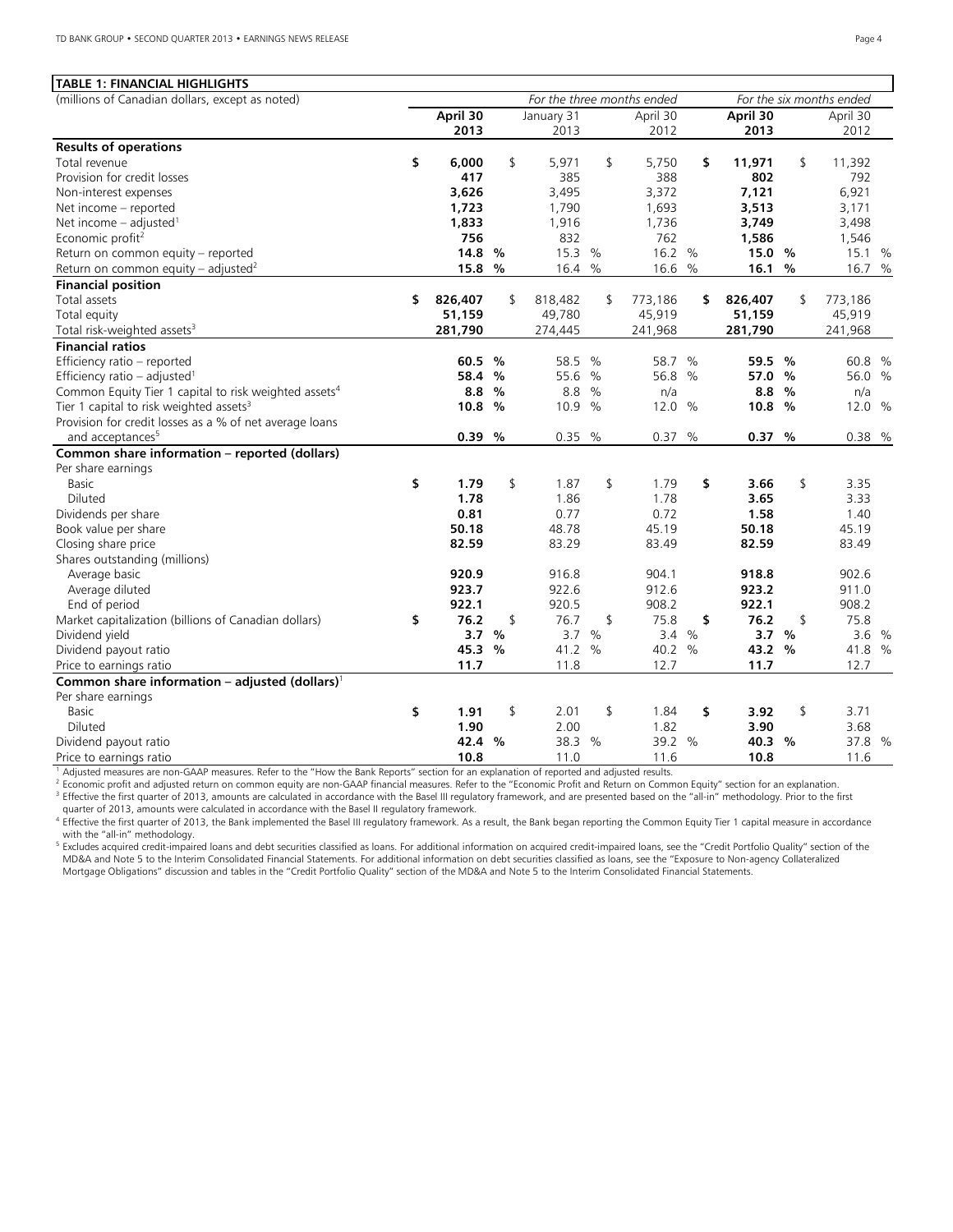## **HOW WE PERFORMED**

#### **How the Bank Reports**

The Bank prepares its Interim Consolidated Financial Statements in accordance with IFRS and refers to results prepared in accordance with IFRS as "reported" results. The Bank also utilizes non-GAAP financial measures to arrive at "adjusted" results to assess each of its businesses and to measure overall Bank performance. To arrive at adjusted results, the Bank removes "items of note", net of income taxes, from reported results. The items of note relate to items which management does not believe are indicative of underlying business performance. The Bank believes that adjusted results provide the reader with a better understanding of how management views the Bank's performance. The items of note are listed in the table on the following page. As explained, adjusted results are different from reported results determined in accordance with IFRS. Adjusted results, items of note, and related terms used in this document are not defined terms under IFRS and, therefore, may not be comparable to similar terms used by other issuers.

| <b>TABLE 2: OPERATING RESULTS - REPORTED</b>                            |          |          |                          |      |            |  |          |             |
|-------------------------------------------------------------------------|----------|----------|--------------------------|------|------------|--|----------|-------------|
| (millions of Canadian dollars)                                          |          |          | For the six months ended |      |            |  |          |             |
|                                                                         | April 30 |          | January 31               |      | April 30   |  | April 30 | April 30    |
|                                                                         |          | 2013     | 2013                     |      | 2012       |  | 2013     | 2012        |
| Net interest income                                                     |          | 3,902    | \$<br>$3,846$ \$         |      | 3,680 \$   |  | 7,748    | \$<br>7,367 |
| Non-interest income                                                     | 2,098    |          | 2,125                    |      | 2,070      |  | 4,223    | 4,025       |
| Total revenue                                                           | 6,000    |          | 5,971                    |      | 5.750      |  | 11,971   | 11,392      |
| Provision for credit losses                                             |          | 417      | 385                      |      | 388        |  | 802      | 792         |
| Non-interest expenses                                                   | 3,626    |          | 3,495                    |      | 3,372      |  | 7,121    | 6,921       |
| Income before income taxes and equity in net income of an               |          |          |                          |      |            |  |          |             |
| investment in associate                                                 | 1,957    |          | 2,091                    |      | 1,990      |  | 4.048    | 3,679       |
| Provision for income taxes                                              |          | 291      | 360                      |      | 351        |  | 651      | 623         |
| Equity in net income of an investment in associate, net of income taxes |          | 57       | 59                       |      | 54         |  | 116      | 115         |
| Net income – reported                                                   | 1,723    |          | 1,790                    |      | 1,693      |  | 3,513    | 3,171       |
| Preferred dividends                                                     |          | 49       | 49                       |      | 49         |  | 98       | 98          |
| Net income available to common shareholders and                         |          |          |                          |      |            |  |          |             |
| non-controlling interests in subsidiaries<br>S                          |          | 1,674 \$ | $1,741$ \$               |      | $1,644$ \$ |  | 3,415 \$ | 3,073       |
| Attributable to:                                                        |          |          |                          |      |            |  |          |             |
| Non-controlling interests                                               |          | 26       | \$<br>26                 | -\$  | 26S        |  | 52       | 52          |
| <b>Common shareholders</b>                                              | 1,648    |          | 1,715                    | - 25 | $,618$ \$  |  | 3,363    | 3,021       |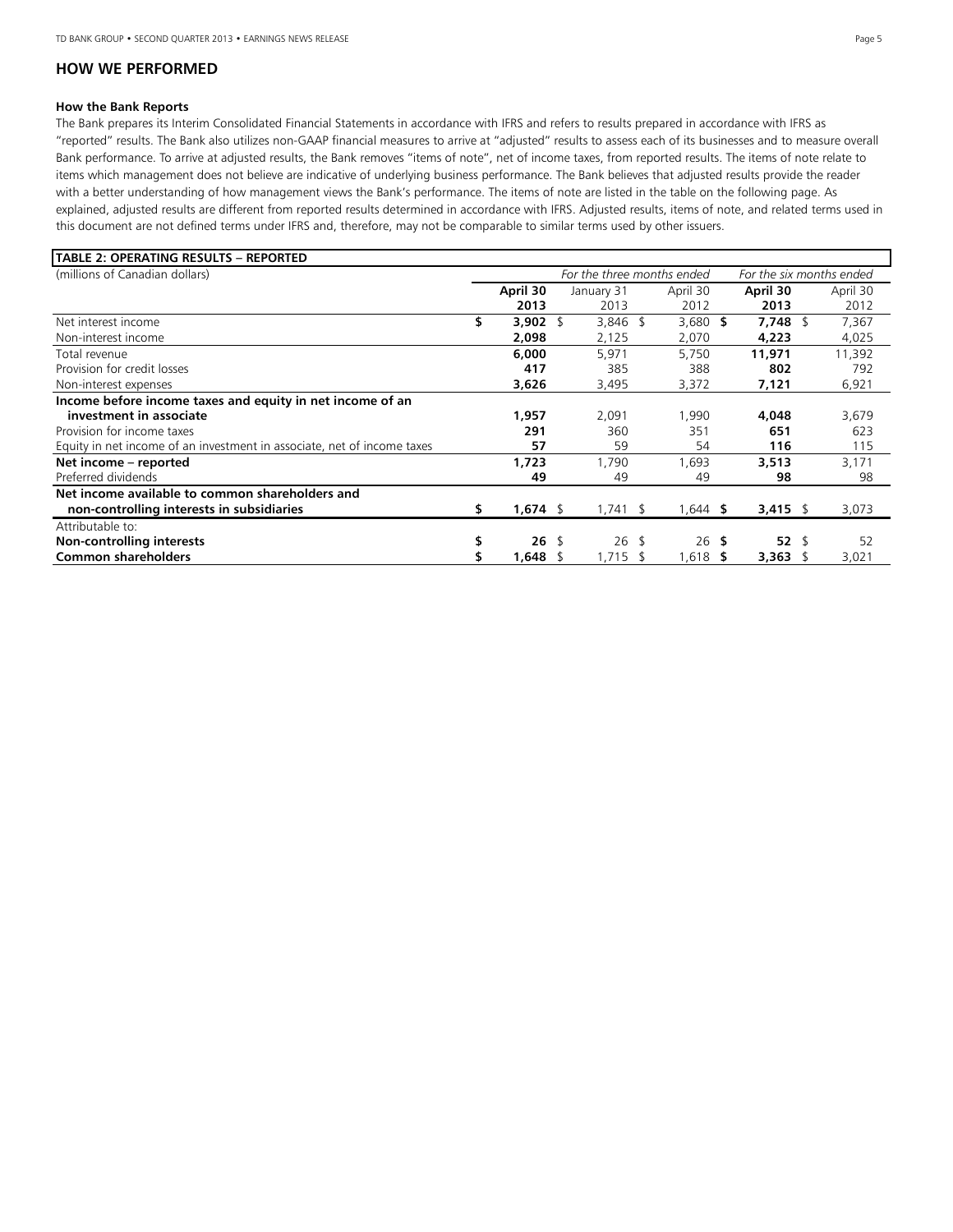The following table provides a reconciliation between the Bank's adjusted and reported results.

## **TABLE 3: NON-GAAP FINANCIAL MEASURES – RECONCILIATION OF ADJUSTED TO REPORTED NET INCOME**

| (millions of Canadian dollars)                                                                                                                                                                                                                            | For the three months ended |            | For the six months ended       |                |          |
|-----------------------------------------------------------------------------------------------------------------------------------------------------------------------------------------------------------------------------------------------------------|----------------------------|------------|--------------------------------|----------------|----------|
|                                                                                                                                                                                                                                                           | April 30                   | January 31 | April 30                       | April 30       | April 30 |
|                                                                                                                                                                                                                                                           | 2013                       | 2013       | 2012                           | 2013           | 2012     |
| Operating results - adjusted                                                                                                                                                                                                                              |                            |            |                                |                |          |
| Net interest income <sup>1</sup>                                                                                                                                                                                                                          | \$<br>3,902 \$             | $3,846$ \$ | $3,702$ \$                     | 7,748 \$       | 7,403    |
| Non-interest income <sup>2</sup>                                                                                                                                                                                                                          | 2.123                      | 2,094      | 2,077                          | 4,217          | 4,086    |
| Total revenue                                                                                                                                                                                                                                             | 6,025                      | 5,940      | 5.779                          | 11,965         | 11,489   |
| Provision for credit losses <sup>3</sup>                                                                                                                                                                                                                  | 417                        | 385        | 468                            | 802            | 913      |
| Non-interest expenses <sup>4</sup>                                                                                                                                                                                                                        | 3,518                      | 3,300      | 3,279                          | 6,818          | 6,437    |
| Income before income taxes and equity in net income of an                                                                                                                                                                                                 |                            |            |                                |                |          |
| investment in associate                                                                                                                                                                                                                                   | 2,090                      | 2,255      | 2,032                          | 4,345          | 4,139    |
| Provision for income taxes <sup>5</sup>                                                                                                                                                                                                                   | 328                        | 411        | 365                            | 739            | 786      |
| Equity in net income of an investment in associate, net of income taxes <sup>6</sup>                                                                                                                                                                      | 71                         | 72         | 69                             | 143            | 145      |
| Net income - adjusted                                                                                                                                                                                                                                     | 1,833                      | 1,916      | 1,736                          | 3,749          | 3,498    |
| Preferred dividends                                                                                                                                                                                                                                       | 49                         | 49         | 49                             | 98             | 98       |
| Net income available to common shareholders and                                                                                                                                                                                                           |                            |            |                                |                |          |
| non-controlling interests in subsidiaries - adjusted                                                                                                                                                                                                      | 1,784                      | 1,867      | 1,687                          | 3,651          | 3,400    |
| Attributable to:                                                                                                                                                                                                                                          |                            |            |                                |                |          |
| Non-controlling interests in subsidiaries, net of income taxes                                                                                                                                                                                            | 26                         | 26         | 26                             | 52             | 52       |
| Net income available to common shareholders - adjusted                                                                                                                                                                                                    | 1.758                      | 1,841      | 1.661                          | 3,599          | 3,348    |
| Adjustments for items of note, net of income taxes                                                                                                                                                                                                        |                            |            |                                |                |          |
| Amortization of intangibles <sup>7</sup>                                                                                                                                                                                                                  | (58)                       | (56)       | (59)                           | (114)          | (119)    |
| Fair value of derivatives hedging the reclassified available-for-sale securities                                                                                                                                                                          |                            |            |                                |                |          |
| portfolio <sup>8</sup>                                                                                                                                                                                                                                    | (22)                       | 24         | (9)                            | $\overline{2}$ | (54)     |
| Integration charges and direct transaction costs relating to U.S. Personal and                                                                                                                                                                            |                            |            |                                |                |          |
| Commercial Banking acquisitions <sup>9</sup>                                                                                                                                                                                                              |                            |            |                                |                | (9)      |
| Fair value of credit default swaps hedging the corporate loan book, net of                                                                                                                                                                                |                            |            |                                |                |          |
| provision for credit losses <sup>10</sup>                                                                                                                                                                                                                 |                            |            | (1)                            |                | (2)      |
| Integration charges, direct transaction costs, and changes in fair value of                                                                                                                                                                               |                            |            |                                |                |          |
| contingent consideration relating to the Chrysler Financial acquisition <sup>11</sup>                                                                                                                                                                     |                            |            | (3)                            |                | (8)      |
| Integration charges and direct transaction costs relating to the acquisition                                                                                                                                                                              |                            |            |                                |                |          |
| of the credit card portfolio of MBNA Canada <sup>12</sup>                                                                                                                                                                                                 | (30)                       | (24)       | (30)                           | (54)           | (54)     |
| Litigation reserve <sup>13</sup>                                                                                                                                                                                                                          |                            | (70)       | $\overline{\phantom{m}}$<br>59 | (70)           | (171)    |
| Reduction of allowance for incurred but not identified credit losses <sup>14</sup>                                                                                                                                                                        |                            | $\equiv$   |                                |                | 90       |
| Total adjustments for items of note                                                                                                                                                                                                                       | (110)                      | (126)      | (43)                           | (236)          | (327)    |
| Net income available to common shareholders - reported<br>Adjusted net interest income excludes the following items of note: second quarter 2012 - \$22 million (net of tax, \$17 million) of certain charges against revenue related to promotional-rate | \$<br>$1,648$ \$           | $1,715$ \$ | 1,618                          | 3,363 \$<br>\$ | 3,021    |

card origination activities, as explained in footnote 12; *first quarter 2012* – \$14 million (net of tax, \$10 million) of certain charges against revenue related to promotional-rate card origination activities.

<sup>2</sup> Adjusted non-interest income excludes the following items of note: *second quarter 2013* – \$25 million loss due to change in fair value of derivatives hedging the reclassified available-for-sale (AFS) securities portfolio, as explained in footnote 8; *first quarter 2013* – \$31 million gain due to change in fair value of derivatives hedging the reclassified AFS securities portfolio; *second quarter 2012 –* \$2 million loss due to change in fair value of credit default swaps (CDS) hedging the corporate loan book, as explained in footnote 10; \$5 million loss due to change in fair value of derivatives hedging the reclassified AFS securities portfolio; *first quarter 2012 –* \$2 million loss due to change in fair value of CDS hedging the corporate loan book; \$53 million loss due to change in fair value of derivatives hedging the reclassified AFS securities portfolio; \$1 million gain due to change in fair value of contingent consideration relating to Chrysler Financial, as explained in footnote

<sup>3</sup> Adjusted provision for credit losses (PCL) excludes the following items of note: second quarter 2012 - \$80 million in reduction of allowance for incurred but not identified credit losses in Canadian Personal and Commercial Banking and Wholesale Banking, as explained in footnote 14; *first quarter 2012* – \$41 million in reduction of allowance for incurred but not identified<br>credit losses in Canadian Personal a

4 Adjusted non-interest expenses excludes the following items of note: second quarter 2013 - \$67 million amortization of intangibles, as explained in footnote 7; \$41 million of integration charges and direct transaction costs relating to the acquisition of the credit card portfolio of MBNA Canada, as explained in footnote 12; *first quarter 2013* – \$66 million amortization of intangibles; \$32 million of integration charges and direct transaction costs relating to the acquisition of the credit card portfolio of MBNA Canada; \$97 million of charges related to a litigation reserve, as explained in footnote 13; *second quarter 2012* – \$69 million amortization of intangibles; \$6 million of integration charges and direct transaction costs relating to the Chrysler Financial acquisition, as explained in footnote 11; \$18 million of integration charges and direct transaction costs relating to the acquisition of the credit card portfolio of MBNA Canada; *first quarter 2012* – \$70 million amortization of intangibles; \$11 million of integration charges related to U.S. Personal and Commercial Banking acquisitions, as explained in footnote 9; \$7 million of integration charges and direct transaction costs relating to the Chrysler Financial acquisition; \$18 million of integration charges and direct transaction costs relating<br>to the acquisition of the

For a reconciliation between reported and adjusted provision for income taxes, see the "Non-GAAP Financial Measures – Reconciliation of Reported to Adjusted Provision for Income Taxes"<br>table in this document

Adjusted equity in net income of an investment in associate excludes the following items of note: *second quarter 2013* – \$14 million amortization of intangibles, as explained in footnote 7; first quarter 2013 - \$13 million amortization of intangibles; second quarter 2012 - \$15 million amortization of intangibles first quarter 2012 - \$15 million amortization of intangibles.<br>Amortization of intangibles primaril

- Interchange Financial Services in 2007, the Commerce acquisition in 2008, the amortization of intangibles included in equity in net income of TD Ameritrade, the acquisition of the credit card portfolio of MBNA Canada in 2012, the acquisition of Target's U.S. credit card portfolio in 2013, and the Epoch acquisition in 2013. Amortization of software is recorded in amortization of intangibles; however, amortization of software is not included for purposes of items of note, which only includes amortization of intangibles acquired as a result of asset acquisitions and business combinations.<br><sup>8</sup> During 2008, as a result of deterioration in markets and severe dislocation in the credit market, the Bank changed its trading strategy with respect to certain trading debt secur
- Bank no longer intended to actively trade in these debt securities, the Bank reclassified these debt securities from trading to the AFS category effective August 1, 2008. As part of the Bank's trading strategy, these debt securities are economically hedged, primarily with CDS and interest rate swap contracts. This includes foreign exchange translation exposure related to the debt securities portfolio and the derivatives hedging it. These derivatives are not eligible for reclassification and are recorded on a fair value basis with changes in fair value recorded in the period's earnings. Management believes that this asymmetry in the accounting treatment between derivatives and the reclassified debt securities results in volatility in earnings from period to period that is not indicative of the economics of the underlying business performance in Wholesale Banking. The Bank may from time to time replace securities within the portfolio to best utilize the initial, matched fixed term funding. As a result, the derivatives are accounted for on an accrual basis in Wholesale Banking and the gains and losses related to the derivatives in excess of the<br>accrued amounts are reported
- accoded ancessure the security of the series of the same integration charges and direct transaction costs. Integration charges consist of costs related to information technology, employee retention, external professional consulting charges, marketing (including customer communication and rebranding), integration-related travel costs, employee severance costs, the costs of amending certain executive employment and award agreements, contract termination fees and the write-down of long-lived assets due to impairment. Direct transaction costs are expenses directly incurred in effecting a business combination and consist primarily of finders' fees, advisory fees, and legal fees. Integration charges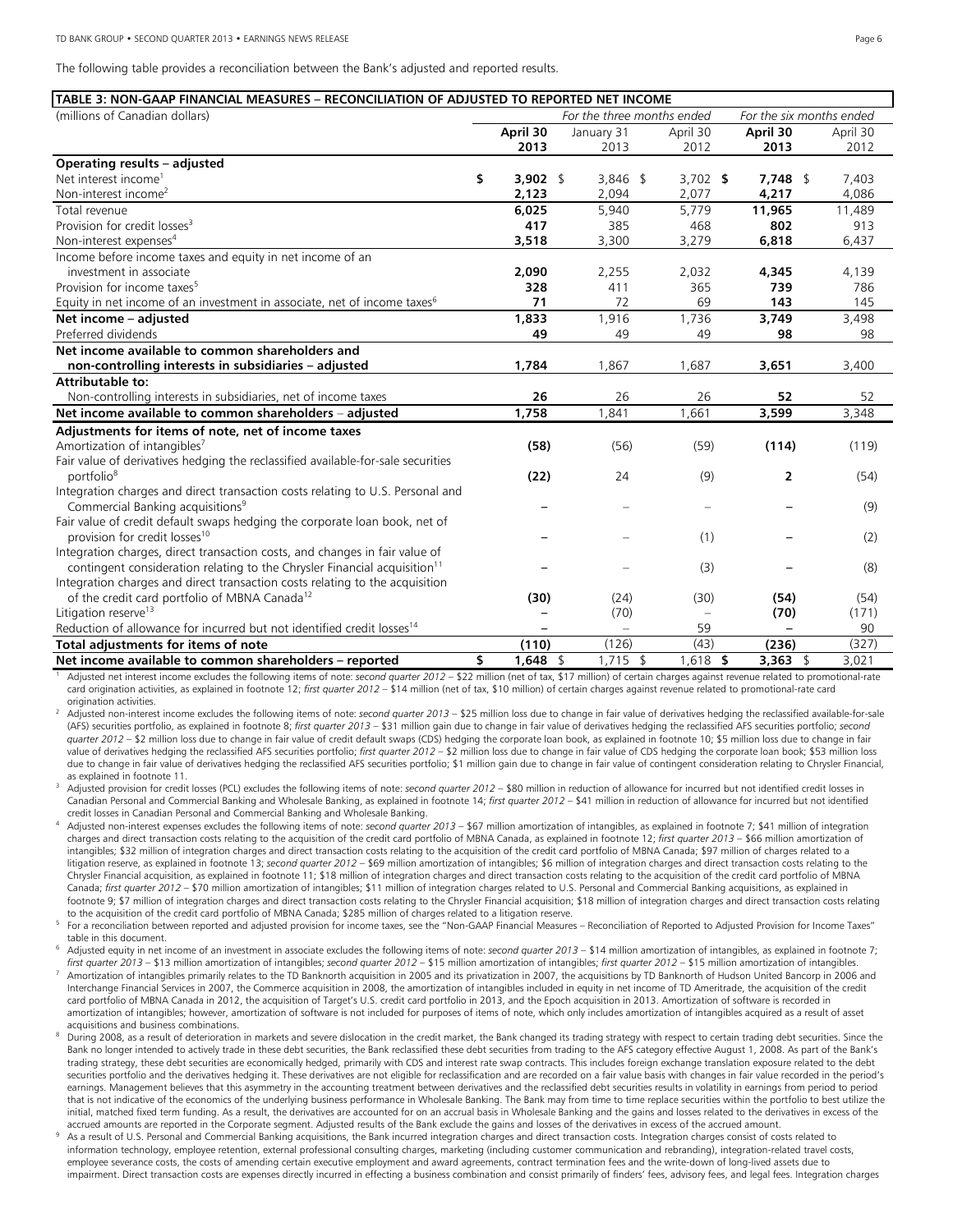# TD BANK GROUP • SECOND QUARTER 2013 • EARNINGS NEWS RELEASE Page 7

in the recent quarters were driven by the South Financial and FDIC-assisted acquisitions and there were no direct transaction costs recorded. The first quarter of 2012 was the last quarter<br>U.S. Personal and Commercial Bank

- <sup>10</sup> The Bank purchases CDS to hedge the credit risk in Wholesale Banking's corporate lending portfolio. These CDS do not qualify for hedge accounting treatment and are measured at fair value with changes in fair value recognized in current period's earnings. The related loans are accounted for at amortized cost. Management believes that this asymmetry in the accounting treatment between CDS and loans would result in periodic profit and loss volatility which is not indicative of the economics of the corporate loan portfolio or the underlying business performance in Wholesale Banking. As a result, the CDS are accounted for on an accrual basis in Wholesale Banking and the gains and losses on the CDS, in excess of the accrued cost, are reported in the Corporate segment. Adjusted earnings exclude the gains and losses on the CDS in excess of the accrued cost. When a credit event occurs in the corporate loan book that has an associated CDS hedge, the PCL re
- <sup>11</sup> As a result of the Chrysler Financial acquisition in Canada and the U.S., the Bank incurred integration charges and direct transaction costs. As well, the Bank experienced volatility in earnings as a result of changes in fair value of contingent consideration. Integration charges consist of costs related to information technology, employee retention, external professional consulting charges, marketing (including customer communication and rebranding), integration-related travel costs, employee severance costs, the costs of amending certain executive employment and award agreements, contract termination fees, and the write-down of long-lived assets due to impairment. Direct transaction costs are expenses directly incurred in effecting a business combination and consist primarily of finders' fees, advisory fees, and legal fees. Contingent consideration is defined as part of the purchase agreement, whereby the Bank is required to pay additional cash consideration in the event that amounts realized on certain assets exceed a pre-established threshold. Contingent consideration is recorded at fair value on the date of acquisition. Changes in fair value subsequent to acquisition are recorded in the Consolidated Statement of Income. Adjusted earnings exclude the gains and losses on contingent consideration in excess of the acquisition date fair value. While integration charges and direct transaction costs related to this acquisition were incurred for both Canada and the U.S., the majority of these charges relate to integration initiatives undertaken for U.S. Personal and Commercial Banking. The fourth quarter of 2012 was the last quarter U.S. Personal and
- Commercial Banking included any further Chrysler Financial-related integration charges or direct transaction costs as an item of note.<br><sup>12</sup> As a result of the acquisition of the credit card portfolio of MBNA Canada, as we Integration charges consist of costs related to information technology, employee retention, external professional consulting charges, marketing (including customer communication, rebranding and certain charges against revenue related to promotional-rate card origination activities), integration-related travel costs, employee severance costs, the cost of amending certain executive employment and award agreements, contract termination fees, and the write-down of long-lived assets due to impairment. Direct transaction costs are expenses directly incurred in effecting the business combination and consist primarily of finders' fees, advisory fees and legal fees. Integration charges and direct transaction costs related to this acquisition<br>are incurred by Canadian Per
- spending is primarily due to additional costs incurred (other than the amounts capitalized) to build out technology platforms for the business.<br><sup>13</sup> The Bank took prudent steps to determine in accordance with applicable ac 2012, the Bank determined that the litigation provision of \$285 million (\$171 million after tax) was required as a result of certain adverse judgments in the U.S. during the quarter as well as settlements reached following the quarter. In the first quarter of 2013, the Bank further reassessed its litigation provisions and determined that an additional increase in the litigation provision of \$97 million (\$70 million after tax) was required as a result of recent developments and settlements reached in the U.S., having considered these factors as well as other related<br>or analogous litigation cases.
- <sup>14</sup> Excluding the impact related to the credit card portfolio of MBNA Canada and other consumer loan portfolios (which is recorded in Canadian Personal and Commercial Banking), "Reduction of allowance for incurred but not identified credit losses", formerly known as "General allowance increase (release) in Canadian Personal and Commercial Banking and Wholesale Banking" was \$80 million (net of tax, \$59 million) in the second quarter 2012 and \$41 million (net of tax, \$31 million) in the first quarter 2012, all of which was attributable to the Wholesale Banking and non-MBNA related Canadian Personal and Commercial Banking loan portfolios. Beginning in 2013, the change in the "allowance for incurred but not identified credit losses" in the normal course of business will be included in Corporate segment net income and will no longer be recorded as an item of note.

## **TABLE 4: RECONCILIATION OF REPORTED TO ADJUSTED EARNINGS PER SHARE (EPS)1**

| (Canadian dollars)                         |                    | For the three months ended |            |  |                    |  | For the six months ended |  |          |  |  |
|--------------------------------------------|--------------------|----------------------------|------------|--|--------------------|--|--------------------------|--|----------|--|--|
|                                            | April 30           |                            | January 31 |  | April 30           |  | April 30                 |  | April 30 |  |  |
|                                            | 2013               |                            | 2013       |  | 2012               |  | 2013                     |  | 2012     |  |  |
| Basic earnings per share – reported        | 1.79               |                            | 1.87       |  | 1.79               |  | 3.66                     |  | 3.35     |  |  |
| Adjustments for items of note <sup>2</sup> | 0.12               |                            | 0.14       |  | 0.05               |  | 0.26                     |  | 0.36     |  |  |
| Basic earnings per share - adjusted        | 1.91               |                            | 2.01       |  | .84                |  | 3.92                     |  | 3.71     |  |  |
|                                            |                    |                            |            |  |                    |  |                          |  |          |  |  |
| Diluted earnings per share – reported      | 1.78 $\frac{1}{2}$ |                            | $1.86$ \$  |  | 1.78 $\frac{1}{2}$ |  | 3.65 \$                  |  | 3.33     |  |  |
| Adjustments for items of note <sup>2</sup> | 0.12               |                            | 0.14       |  | 0.04               |  | 0.25                     |  | 0.35     |  |  |
| Diluted earnings per share – adjusted      | 1.90               |                            | 2.00       |  | 1.82               |  | 3.90                     |  | 3.68     |  |  |

<sup>1</sup> EPS is computed by dividing net income available to common shareholders by the weighted-average number of shares outstanding during the period.<br><sup>2</sup> For explanation of items of note, see the "Non-GAAP Financial Measures

## **TABLE 5: NON-GAAP FINANCIAL MEASURES** – **RECONCILIATION OF REPORTED TO ADJUSTED PROVISION FOR INCOME TAXES**

| (millions of Canadian dollars, except as noted)                       | For the three months ended |  |            |  |          |     | For the six months ended |      |          |  |  |
|-----------------------------------------------------------------------|----------------------------|--|------------|--|----------|-----|--------------------------|------|----------|--|--|
|                                                                       | April 30                   |  | January 31 |  | April 30 |     | April 30                 |      | April 30 |  |  |
|                                                                       | 2013                       |  | 2013       |  | 2012     |     | 2013                     |      | 2012     |  |  |
| Provision for income taxes - reported                                 | 291                        |  | 360        |  | 351      |     | 651                      |      | 623      |  |  |
| Adjustments for items of note: Recovery of (provision for)            |                            |  |            |  |          |     |                          |      |          |  |  |
| income taxes $1,2$                                                    |                            |  |            |  |          |     |                          |      |          |  |  |
| Amortization of intangibles                                           | 23                         |  | 23         |  | 25       |     | 46                       |      | 50       |  |  |
| Fair value of derivatives hedging the reclassified available-for-sale |                            |  |            |  |          |     |                          |      |          |  |  |
| securities portfolio                                                  | 3                          |  | (7)        |  | (4)      |     | (4)                      |      |          |  |  |
| Integration charges and direct transaction costs relating to U.S.     |                            |  |            |  |          |     |                          |      |          |  |  |
| Personal and Commercial Banking acquisitions                          |                            |  |            |  |          |     |                          |      |          |  |  |
| Fair value of credit default swaps hedging the corporate loan book,   |                            |  |            |  |          |     |                          |      |          |  |  |
| net of provision for credit losses                                    |                            |  |            |  |          |     |                          |      |          |  |  |
| Integration charges, direct transaction costs, and changes in         |                            |  |            |  |          |     |                          |      |          |  |  |
| fair value of contingent consideration relating to the                |                            |  |            |  |          |     |                          |      |          |  |  |
| Chrysler Financial acquisition                                        |                            |  |            |  | 3        |     |                          |      |          |  |  |
| Integration charges and direct transaction costs relating to the      |                            |  |            |  |          |     |                          |      |          |  |  |
| acquisition of the credit card portfolio of MBNA Canada               | 11                         |  | 8          |  | 10       |     | 19                       |      | 18       |  |  |
| Litigation reserve                                                    |                            |  | 27         |  |          |     | 27                       |      | 114      |  |  |
| Reduction of allowance for incurred but not identified credit losses  |                            |  |            |  | (21)     |     |                          |      | (31)     |  |  |
| Total adjustments for items of note                                   | 37                         |  | 51         |  | 14       |     | 88                       |      | 163      |  |  |
| Provision for income taxes - adjusted                                 | 328                        |  | 411        |  | 365      | \$. | 739                      |      | 786      |  |  |
| Effective income tax rate – adjusted <sup>3</sup>                     | 15.7 %                     |  | 18.2 %     |  | 18.0 %   |     | 17.0                     | $\%$ | 19.0 %   |  |  |

<sup>1</sup> For explanations of items of note, see the "Non-GAAP Financial Measures – Reconciliation of Adjusted to Reported Net Income" table in the "How We Performed" section of this document.<br><sup>2</sup> The tax effect for each item of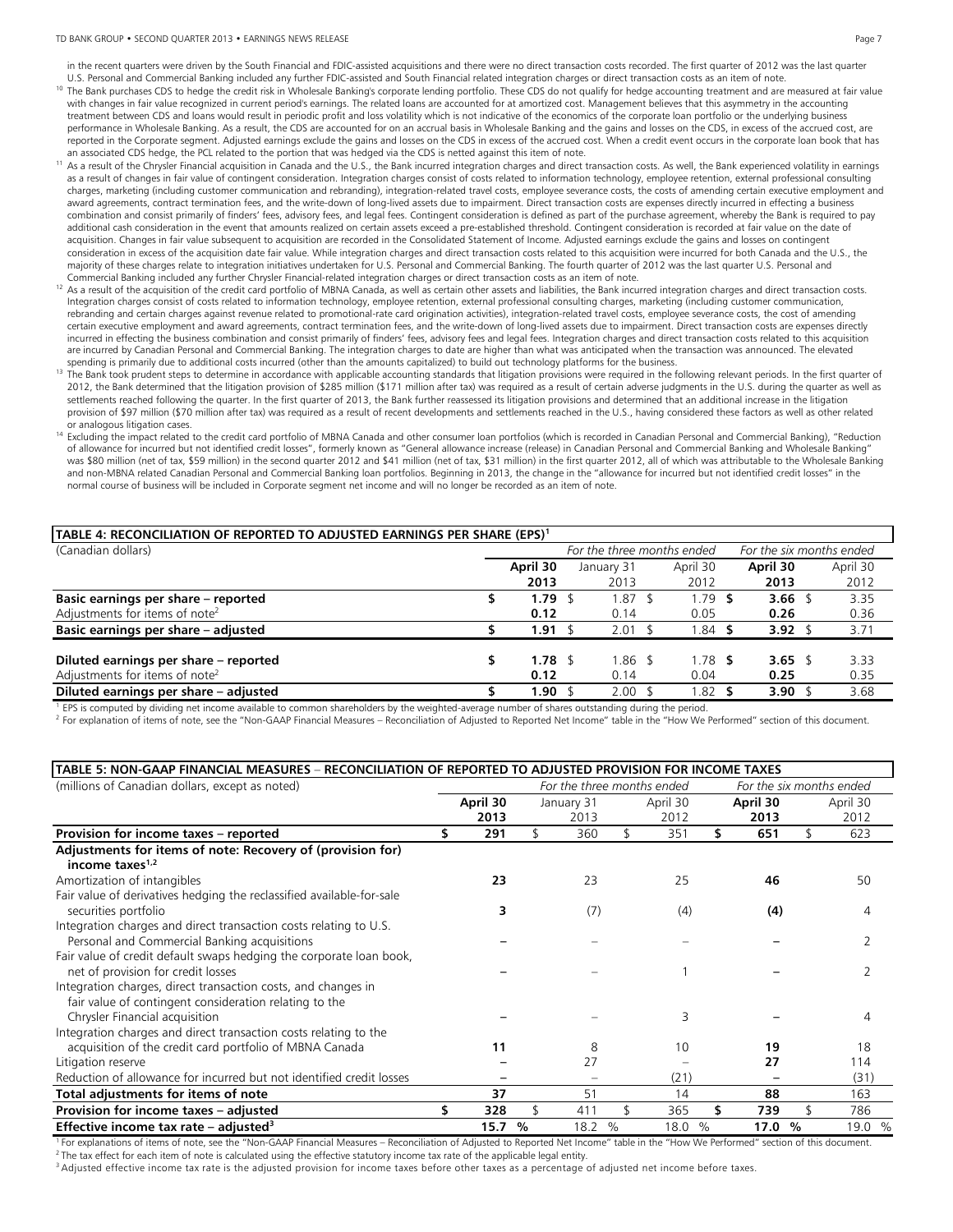#### **Economic Profit and Return on Common Equity**

The Bank's methodology for allocating capital to its business segments is aligned with the common equity capital requirements under Basel III at a 7% Common Equity Tier 1 (CET1) ratio. The return measures for business segments reflect a return on common equity methodology.

 The Bank utilizes economic profit as a tool to measure shareholder value creation. Economic profit is adjusted net income available to common shareholders less a charge for average common equity. The rate used in the charge for average common equity is the equity cost of capital calculated using the capital asset pricing model. The charge represents an assumed minimum return required by common shareholders on the Bank's common equity. The Bank's goal is to achieve positive and growing economic profit.

 Adjusted return on common equity (ROE) is adjusted net income available to common shareholders as a percentage of average common equity. ROE is a percentage rate and is a variation of economic profit which is a dollar measure. When ROE exceeds the equity cost of capital, economic profit is positive. The Bank's goal is to maximize economic profit by achieving ROE that exceeds the equity cost of capital.

 Economic profit and adjusted ROE are non-GAAP financial measures as these are not defined terms under IFRS. Readers are cautioned that earnings and other measures adjusted to a basis other than IFRS do not have standardized meanings under IFRS and, therefore, may not be comparable to similar terms used by other issuers.

# **TABLE 6: ECONOMIC PROFIT AND RETURN ON COMMON EQUITY**

| (millions of Canadian dollars, except as noted)                  | For the three months ended |   |            |      |          |      |          | For the six months ended |          |  |  |  |  |
|------------------------------------------------------------------|----------------------------|---|------------|------|----------|------|----------|--------------------------|----------|--|--|--|--|
|                                                                  | April 30                   |   | January 31 |      | April 30 |      | April 30 |                          | April 30 |  |  |  |  |
|                                                                  | 2013                       |   | 2013       |      | 2012     |      | 2013     |                          | 2012     |  |  |  |  |
| Average common equity                                            | 45,651                     |   | 44,488     |      | 40,625   |      | 45,093   |                          | 40,262   |  |  |  |  |
| Rate charged for average common equity                           | 9.0                        | % | 9.0        | $\%$ | 9.0      | %    | 9.0      | %                        | 9.0%     |  |  |  |  |
| Charge for average common equity                                 | 1,002                      |   | 009        |      | 899      |      | 2,013    |                          | ,802     |  |  |  |  |
| Net income available to common shareholders                      |                            |   |            |      |          |      |          |                          |          |  |  |  |  |
| – reported                                                       | 1,648                      |   | 1.715      |      | 1.618    | S    | 3,363    |                          | 3,021    |  |  |  |  |
| Items of note impacting income, net of income taxes <sup>1</sup> | 110                        |   | 126        |      | 43       |      | 236      |                          | 327      |  |  |  |  |
| Net income available to common shareholders                      |                            |   |            |      |          |      |          |                          |          |  |  |  |  |
| – adjusted                                                       | 1,758                      |   | .841       |      | .661     |      | 3,599    |                          | 3,348    |  |  |  |  |
| Economic profit <sup>2</sup>                                     | 756                        |   | 832        |      | 762      |      | 1,586    |                          | ,546     |  |  |  |  |
| Return on common equity - adjusted                               | 15.8                       | % | 16.4       | %    | 16.6     | $\%$ | 16.1     | %                        | 16.7 %   |  |  |  |  |

 $<sup>1</sup>$  For explanations of items of note, see the "Non-GAAP Financial Measures – Reconciliation of Adjusted to Reported Net Income" table in the "How We Performed" section of this document.</sup>  $2$  Economic profit is calculated based on average common equity.

## **SIGNIFICANT EVENTS IN 2013**

## *Acquisition of Target Corporation's U.S. Credit Card Portfolio*

On March 13, 2013, the Bank acquired substantially all of Target Corporation's existing U.S. Visa and private label credit card portfolio, with a gross outstanding balance of \$5.8 billion. The Bank also entered into a seven-year program agreement under which it will become the exclusive issuer of Targetbranded Visa and private label consumer credit cards to Target Corporation's U.S. customers.

Under the terms of the program agreement, the Bank and Target Corporation will share in the profits generated by the portfolios. Target Corporation will be responsible for all elements of operations and customer service, and will bear most of the operating costs to service the assets. The Bank will control risk management policies and regulatory compliance and will bear all costs relating to funding the receivables for existing Target Visa accounts and all existing and newly issued Target private label accounts in the U.S. The Bank accounted for the purchase as an asset acquisition. The results of the acquisition from the acquisition date to April 30, 2013 have been recorded in the U.S. Personal and Commercial Banking segment.

At the date of acquisition the Bank recorded the credit card receivables acquired at their fair value of \$5.7 billion and intangible assets totalling \$98 million. The gross amount of revenue and credit losses have been recorded on the Interim Consolidated Statement of Income since that date. Target Corporation shares in a fixed percentage of the revenue and credit losses incurred. Target Corporation's share of revenue and credit losses is recorded in Non-interest expenses on the Interim Consolidated Statement of Income and related receivables from, or payables to Target Corporation are recorded in Other assets or Other liabilities, respectively, on the Interim Consolidated Balance Sheet.

#### *Acquisition of Epoch*

On March 27, 2013, the Bank acquired 100% of the outstanding equity of Epoch Holding Corporation including its wholly-owned subsidiary Epoch Investment Partners, Inc. (Epoch) for cash consideration of \$674 million. Epoch Holding Corporation shareholders received US\$28 in cash per share.

The acquisition was accounted for as a business combination under the purchase method. The results of the acquisition from the acquisition date to April 30, 2013, have been consolidated with the Bank's results and are reported in the Wealth and Insurance segment. As at March 27, 2013, the acquisition contributed \$36 million of tangible assets, and \$12 million of liabilities. The excess of consideration over the fair value of the acquired net assets of \$650 million has been allocated to customer relationship intangibles of \$149 million and goodwill of \$501 million.

#### *Acquisition of HSBC's Consumer Private Label Credit Card Portfolio*

The Bank entered into an agreement with HSBC Retail Services Limited, an indirect wholly-owned subsidiary of HSBC Holdings plc, to acquire its consumer private label credit card portfolio, which totalled approximately \$495 million at February 28, 2013. The acquisition, subject to regulatory approval, is expected to be completed in the second half of fiscal 2013.

 $\overline{\phantom{0}}$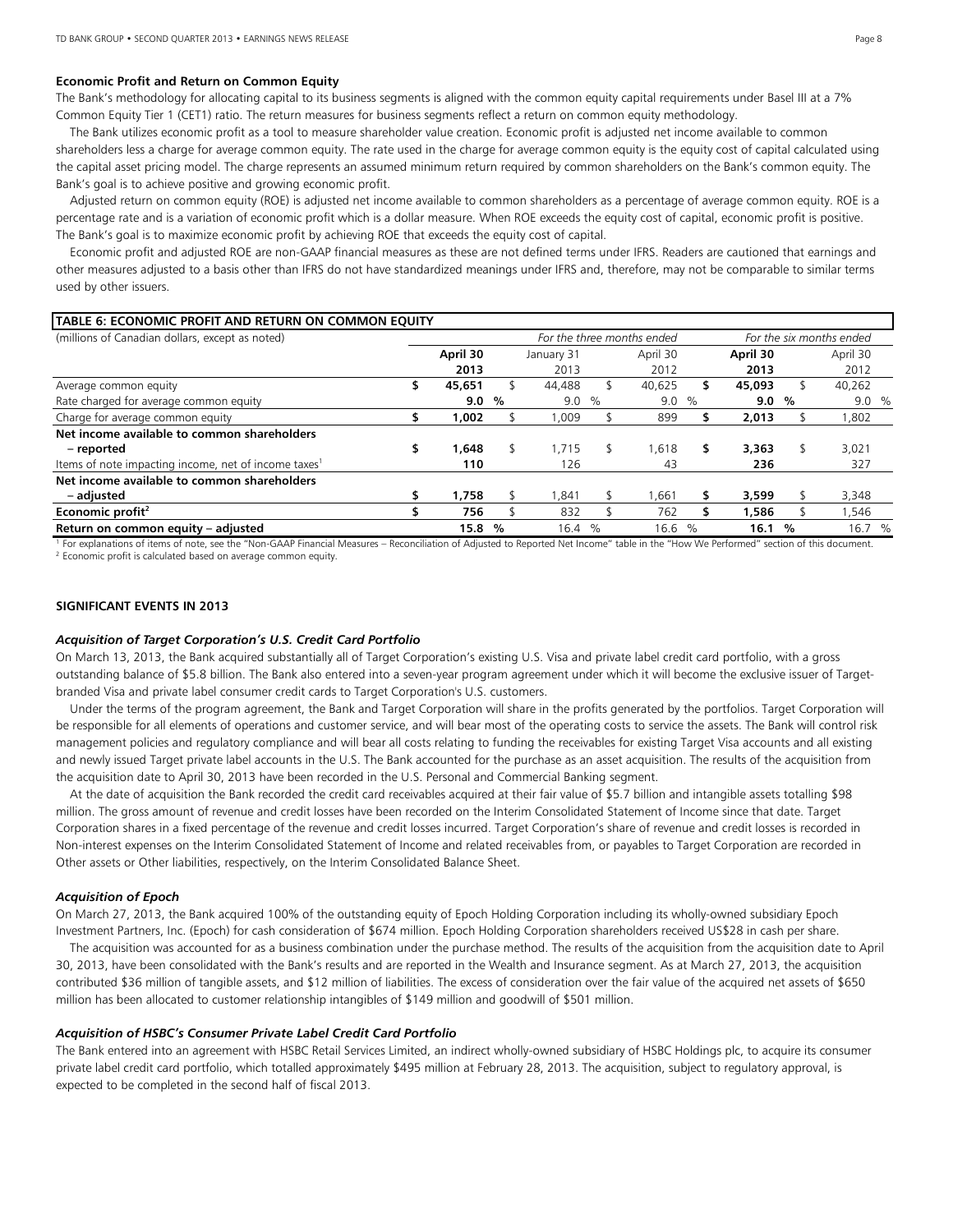# **HOW OUR BUSINESSES PERFORMED**

For management reporting purposes, the Bank's operations and activities are organized around four key business segments operating in a number of locations in key financial centres around the globe: Canadian Personal and Commercial Banking, Wealth and Insurance, U.S. Personal and Commercial Banking, and Wholesale Banking. The Bank's other activities are grouped into the Corporate segment. Effective December 1, 2011, results of the acquisition of the credit card portfolio of MBNA Canada (MBNA) are reported primarily in the Canadian Personal and Commercial Banking and Wealth and Insurance segments. Integration charges and direct transaction costs relating to the acquisition of MBNA are reported in Canadian Personal and Commercial Banking. The results of TD Auto Finance Canada are reported in Canadian Personal and Commercial Banking. The results of TD Auto Finance U.S. are reported in U.S. Personal and Commercial Banking. Integration charges, direct transaction costs, and changes in fair value of contingent consideration related to the Chrysler Financial acquisition were reported in the Corporate segment.

 Effective March 13, 2013, results of the acquisition of Target's U.S. credit card portfolio (Target) are reported in U.S. Personal and Commercial Banking. Effective March 27, 2013, the results of Epoch are reported in Wealth and Insurance.

 Results of each business segment reflect revenue, expenses, assets, and liabilities generated by the businesses in that segment. The Bank measures and evaluates the performance of each segment based on adjusted results where applicable, and for those segments the Bank notes that the measure is adjusted. Net income for the operating business segments is presented before any items of note not attributed to the operating segments. For further details, see the "How the Bank Reports" section, the "Business Focus" section in the MD&A of the Bank's 2012 Annual Report, and Note 28 to the Bank's Consolidated Financial Statements for the year ended October 31, 2012. For information concerning the Bank's measures of economic profit and adjusted return on common equity, which are non-GAAP financial measures, see the "How We Performed" section of this document.

 Net interest income within Wholesale Banking is calculated on a taxable equivalent basis (TEB), which means that the value of non-taxable or tax-exempt income, including dividends, is adjusted to its equivalent before-tax value. Using TEB allows the Bank to measure income from all securities and loans consistently and makes for a more meaningful comparison of net interest income with similar institutions. The TEB increase to net interest income and provision for income taxes reflected in Wholesale Banking results is reversed in the Corporate segment. The TEB adjustment for the quarter was \$77 million, compared with \$74 million in the second quarter last year, and \$75 million in the prior quarter.

| TABLE 7: CANADIAN PERSONAL AND COMMERCIAL BANKING                             |             |      |                            |      |          |      |          |      |                          |  |
|-------------------------------------------------------------------------------|-------------|------|----------------------------|------|----------|------|----------|------|--------------------------|--|
| (millions of Canadian dollars, except as noted)                               |             |      | For the three months ended |      |          |      |          |      | For the six months ended |  |
|                                                                               | April 30    |      | January 31                 |      | April 30 |      | April 30 |      | April 30                 |  |
|                                                                               | 2013        |      | 2013                       |      | 2012     |      | 2013     |      | 2012                     |  |
| Net interest income                                                           | \$<br>2,010 | \$   | 2,058                      | \$   | 1,967    | \$.  | 4,068    | \$   | 3,897                    |  |
| Non-interest income                                                           | 655         |      | 665                        |      | 636      |      | 1,320    |      | 1,276                    |  |
| Total revenue - reported                                                      | 2,665       |      | 2,723                      |      | 2,603    |      | 5,388    |      | 5,173                    |  |
| Total revenue - adjusted                                                      | 2,665       |      | 2,723                      |      | 2,625    |      | 5,388    |      | 5,209                    |  |
| Provision for credit losses                                                   | 245         |      | 244                        |      | 274      |      | 489      |      | 557                      |  |
| Non-interest expenses - reported                                              | 1,267       |      | 1,226                      |      | 1,226    |      | 2,493    |      | 2,386                    |  |
| Non-interest expenses - adjusted                                              | 1,226       |      | 1,194                      |      | 1,208    |      | 2,420    |      | 2,350                    |  |
| Net income - reported                                                         | \$<br>847   | Ŧ.   | 920                        |      | 808      | S    | 1,767    | S.   | 1,634                    |  |
| Adjustments for items of note, net of income taxes <sup>1</sup>               |             |      |                            |      |          |      |          |      |                          |  |
| Integration charges and direct transaction costs relating to the              |             |      |                            |      |          |      |          |      |                          |  |
| acquisition of the credit card portfolio of MBNA Canada                       | 30          |      | 24                         |      | 30       |      | 54       |      | 54                       |  |
| Net income - adjusted                                                         | \$<br>877   |      | 944                        | \$   | 838      | \$   | 1,821    | \$   | 886,                     |  |
| Selected volumes and ratios                                                   |             |      |                            |      |          |      |          |      |                          |  |
| Return on common equity - reported                                            | 44.6        | $\%$ | 47.5                       | $\%$ | 42.0 %   |      | 46.1 %   |      | 42.8 %                   |  |
| Return on common equity - adjusted                                            | 46.3        | $\%$ | 48.7 %                     |      | 43.4 %   |      | 47.5 %   |      | 44.2 %                   |  |
| Margin on average earning assets (including securitized assets)<br>- reported | 2.80%       |      | 2.79%                      |      | 2.84 %   |      | 2.79 %   |      | 2.80 %                   |  |
| Margin on average earning assets (including securitized assets)               |             |      |                            |      |          |      |          |      |                          |  |
| - adjusted                                                                    | 2.80        | $\%$ | 2.79                       | $\%$ | 2.87     | $\%$ | 2.79     | $\%$ | 2.83 %                   |  |
| Efficiency ratio - reported                                                   | 47.5        | $\%$ | 45.0                       | $\%$ | 47.1     | $\%$ | 46.3     | $\%$ | 46.1 %                   |  |
| Efficiency ratio - adjusted                                                   | 46.0        | $\%$ | 43.8                       | $\%$ | 46.0     | $\%$ | 44.9     | $\%$ | 45.1 %                   |  |
| Number of Canadian retail stores                                              | 1,165       |      | 1,166                      |      | 1,153    |      | 1,165    |      | 1,153                    |  |
| Average number of full-time equivalent staff                                  | 28.048      |      | 28.385                     |      | 31.017   |      | 28.220   |      | 30.855                   |  |

<sup>1</sup> For explanations of items of note, see the "Non-GAAP Financial Measures - Reconciliation of Adjusted to Reported Net Income" table in the "How We Performed" section of this document.

## Quarterly comparison – Q2 2013 vs. Q2 2012

Canadian Personal and Commercial Banking net income for the quarter on a reported basis was \$847 million, an increase of \$39 million, or 5%, compared with the second quarter last year. Adjusted net income for the quarter was \$877 million, an increase of \$39 million, or 5%, compared with the second quarter last year. The increase in adjusted earnings was primarily driven by loan and deposit volume growth, favourable credit performance, and effective cost management, partially offset by an elevated MBNA contribution in the second quarter last year from better credit performance on acquired loans and one less calendar day. The reported annualized return on common equity for the quarter was 44.6%, while the adjusted annualized return on common equity was 46.3%, compared with 42.0% and 43.4% respectively, in the second quarter last year.

 Canadian Personal and Commercial Banking revenue is derived from personal and business banking, auto lending and credit cards. Reported revenue for the quarter was \$2,665 million, an increase of \$62 million, or 2%, compared with the second quarter last year. Adjusted revenue for the quarter was \$2,665 million, an increase of \$40 million, or 2% compared with the second quarter last year. Net interest income growth was driven by portfolio volume growth, partially offset by an elevated MBNA contribution in the second quarter last year from better credit performance on acquired loans and the impact of one less calendar day. The personal banking business generated solid lending volume growth of 3% reflecting a slowing housing market and continued consumer deleveraging. Compared with the second quarter last year, average real estate secured lending volume increased \$9 billion, or 4%. Auto lending average volume increased \$0.3 billion, or 2%, while all other personal lending average volumes decreased \$1 billion or 3% largely driven by managed declines in the MBNA portfolio. Business loans and acceptances average volume increased \$5 billion, or 14%. Average personal deposit volumes increased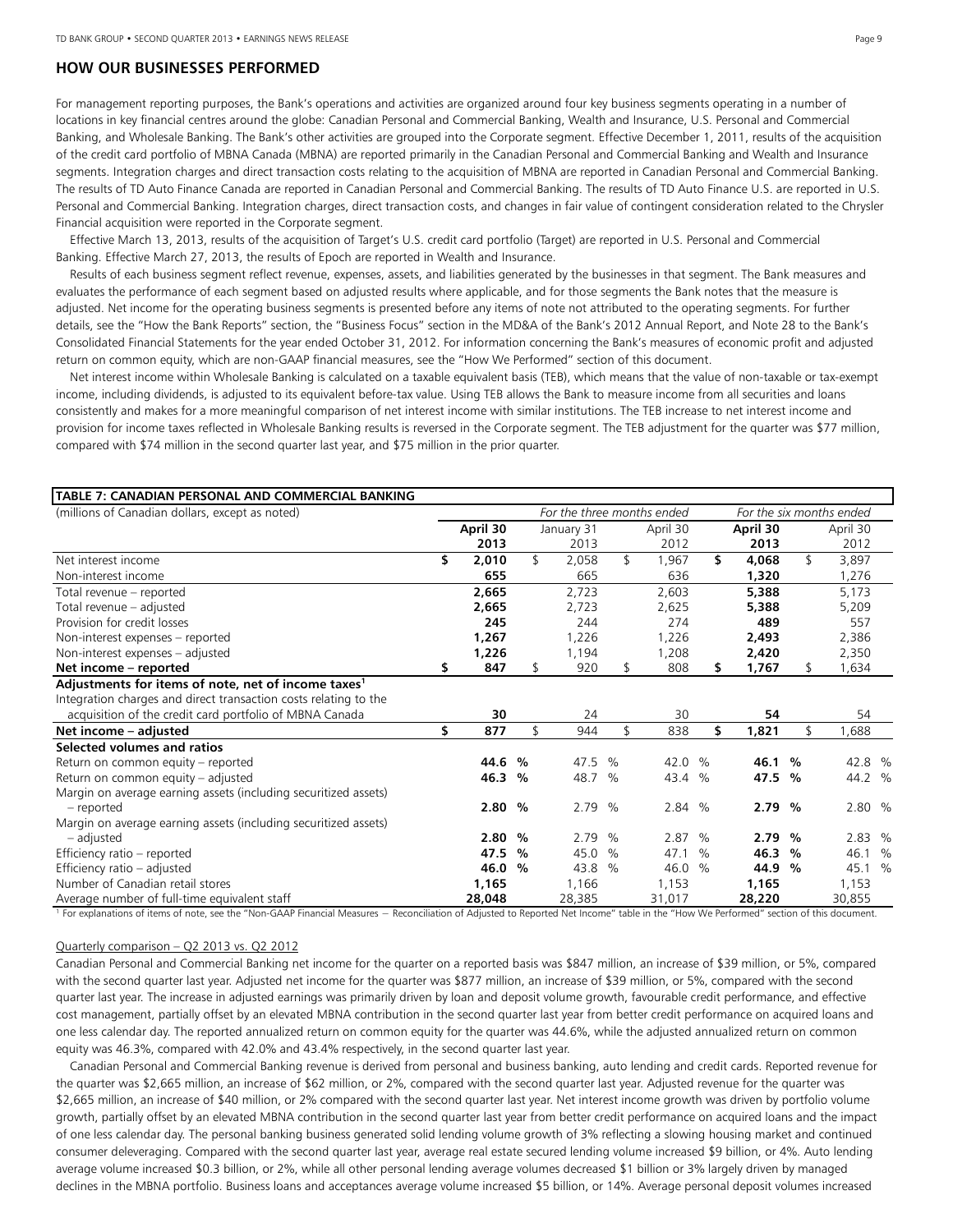\$7 billion, or 5%, while average business deposit volumes increased \$5 billion, or 8%. Margin on average earning assets was 2.80%, a 4 basis point (bps) decrease on a reported basis, or a decrease of 7 bps on an adjusted basis primarily due to the impact on deposit margins from the low rate environment and the MBNA credit mark release in the second quarter last year. Non-interest income was up \$19 million, primarily due to volume-related fee growth.

 PCL for the quarter was \$245 million, a decrease of \$29 million, or 11%, compared with the second quarter last year. Personal banking PCL was \$212 million, a decrease of \$52 million due primarily to better credit performance, enhanced collection strategies, and low bankruptcies. Business banking PCL was \$33 million, an increase of \$23 million, compared with the second quarter last year primarily due to a provision against a single client in the current quarter. Annualized PCL as a percentage of credit volume was 0.33%, a decrease of 5 bps, compared with the second quarter last year. Net impaired loans were \$909 million, a decrease of \$34 million, or 4%, compared with the second quarter last year. Net impaired loans as a percentage of total loans were 0.30%, compared with 0.32% as at April 30, 2012.

 Reported non-interest expenses for the quarter were \$1,267 million, an increase of \$41 million, or 3%, compared with the second quarter last year. Adjusted non-interest expenses for the quarter were \$1,226 million, an increase of \$18 million, or 1%, compared with the second quarter last year as volume growth, merit increases, and investment in initiatives to grow the business were largely offset by initiatives to increase productivity.

 The average full-time equivalent (FTE) staffing levels decreased by 2,969, or 10%, compared with the second quarter last year, primarily due to a transfer of FTEs to the Corporate segment. Operating FTE declined by 1% due to volume-related reductions and productivity initiatives. The reported efficiency ratio for the quarter was 47.5%, while the adjusted efficiency ratio was 46.0%, compared with 47.1% and 46.0% respectively, in the second quarter last year.

## Quarterly comparison - Q2 2013 vs. Q1 2013

Canadian Personal and Commercial Banking net income for the quarter on a reported basis decreased \$73 million, or 8%, compared with the prior quarter. Adjusted net income for the quarter decreased \$67 million, or 7%, compared with the prior quarter. The decrease in earnings was primarily due to three fewer calendar days and higher non-interest expenses. The reported annualized return on common equity for the quarter was 44.6%, while the adjusted annualized return on common equity was 46.3%, compared with 47.5% and 48.7% respectively, in the prior quarter.

 Revenue for the quarter decreased \$58 million, or 2%, compared with the prior quarter, due primarily to three fewer calendar days. Compared with the prior quarter, average real estate secured lending volume increased \$0.2 billion, or 0.1%. All other personal lending average volumes decreased \$0.3 billion, or 1%. Business loans and acceptances average volumes increased \$2 billion, or 4%. Average personal deposit volumes decreased \$0.5 billion, or 0.3%, while average business deposit volumes decreased \$0.3 billion, or 0.4%. Margin on average earning assets was stable at 2.80%. Non-interest income decreased \$10 million, primarily due to fewer calendar days.

PCL for the quarter was \$245 million, in line with the prior quarter. Personal banking PCL for the quarter decreased \$24 million compared with the prior quarter due primarily to better credit performance, enhanced collection strategies, and low bankruptcies. Business banking PCL increased \$25 million due to a provision against a single client in the current quarter. Net impaired loans decreased \$5 million, or 1%, compared with the prior quarter. Net impaired loans as a percentage of total loans were 0.30%, in line with the prior quarter.

 Reported non-interest expenses for the quarter increased \$41 million, or 3%, compared with the prior quarter. Adjusted non-interest expenses for the quarter increased \$32 million, or 3%, compared with the prior quarter largely due to timing of business investments and higher seasonal marketing costs.

 The average FTE staffing levels decreased by 337, compared with the prior quarter primarily due to volume-related FTE productivity gains. The reported efficiency ratio for the quarter worsened to 47.5%, compared with 45.0% in the prior quarter, while the adjusted efficiency ratio worsened to 46.0%, compared with 43.8% in the prior quarter.

## Year-to-date comparison - Q2 2013 vs. Q2 2012

Canadian Personal and Commercial Banking reported net income for the six months ended April 30, 2013 was \$1,767 million, an increase of \$133 million, or 8%, compared with the same period last year. Adjusted net income was a record \$1,821 million, an increase of \$133 million, or 8%, compared with the same period last year. The increase in adjusted earnings was primarily driven by solid loan and deposit volume growth, favourable credit performance, and effective cost management. These increases were partially offset by an elevated MBNA contribution last year from better credit performance on acquired loans and one less calendar day. The reported annualized return on common equity was 46.1%, while the adjusted annualized return on common equity was 47.5%, compared with 42.8% and 44.2% respectively, in the same period last year.

 Reported revenue was \$5,388 million, an increase of \$215 million, or 4%, compared with the same period last year. Adjusted revenue was \$5,388 million, an increase of \$179 million, or 3% compared with the same period last year. Net interest income growth was driven by portfolio volume growth and an additional month of MBNA, partially offset by an elevated MBNA contribution last year from better credit performance on acquired loans and the impact of one less calendar day. The personal lending business generated solid lending volume growth of 4% reflecting a slowing housing market and continued consumer deleveraging. Compared with the same period last year, average real estate secured lending volume increased \$10 billion, or 5%. Auto lending average volume increased \$0.3 billion, or 2%, while all other personal lending average volumes remained relatively stable. Business loans and acceptances average volume increased \$5 billion, or 14%. Average personal deposit volumes increased \$9 billion, or 6%, while average business deposit volumes increased \$5 billion, or 8%. Margin on average earning assets was 2.79%, a 1 bp decrease on a reported basis or a 4bps decrease on an adjusted basis primarily due to the impact on deposit margins from the low rate environment. Non-interest income was up \$44 million, primarily due to volumerelated fee growth and the inclusion of an additional month of MBNA.

 PCL was \$489 million, a decrease of \$68 million, or 12% compared with the same period last year. Personal banking PCL was \$448 million, a decrease of \$78 million due primarily to better credit performance, enhanced collection strategies, and low bankruptcies. Business banking PCL was \$41 million, an increase of \$10 million, compared with the same period last year. Annualized PCL as a percentage of credit volume was 0.33%, a decrease of 6 bps, compared with the same period last year.

 Reported non-interest expenses were \$2,493 million, an increase of \$107 million, or 4%, compared with the same period last year. Adjusted non-interest expenses were \$2,420 million, an increase of \$70 million, or 3%, compared with the same period last year. Excluding MBNA, expenses increased \$29 million, or 1% as volume growth, merit increases, and investment in initiatives to grow the business were largely offset by initiatives to increase productivity and one less calendar day.

 The average FTE staffing levels decreased by 2,635, or 9%, compared with the same period last year, primarily due to a transfer of FTEs to the Corporate segment partially offset by an additional month of MBNA. Operating FTE declined by 1% due to volume-related reductions and productivity gains. The reported efficiency ratio was 46.3%, while the adjusted efficiency ratio was 44.9%, compared with 46.1% and 45.1% respectively, in the same period last year.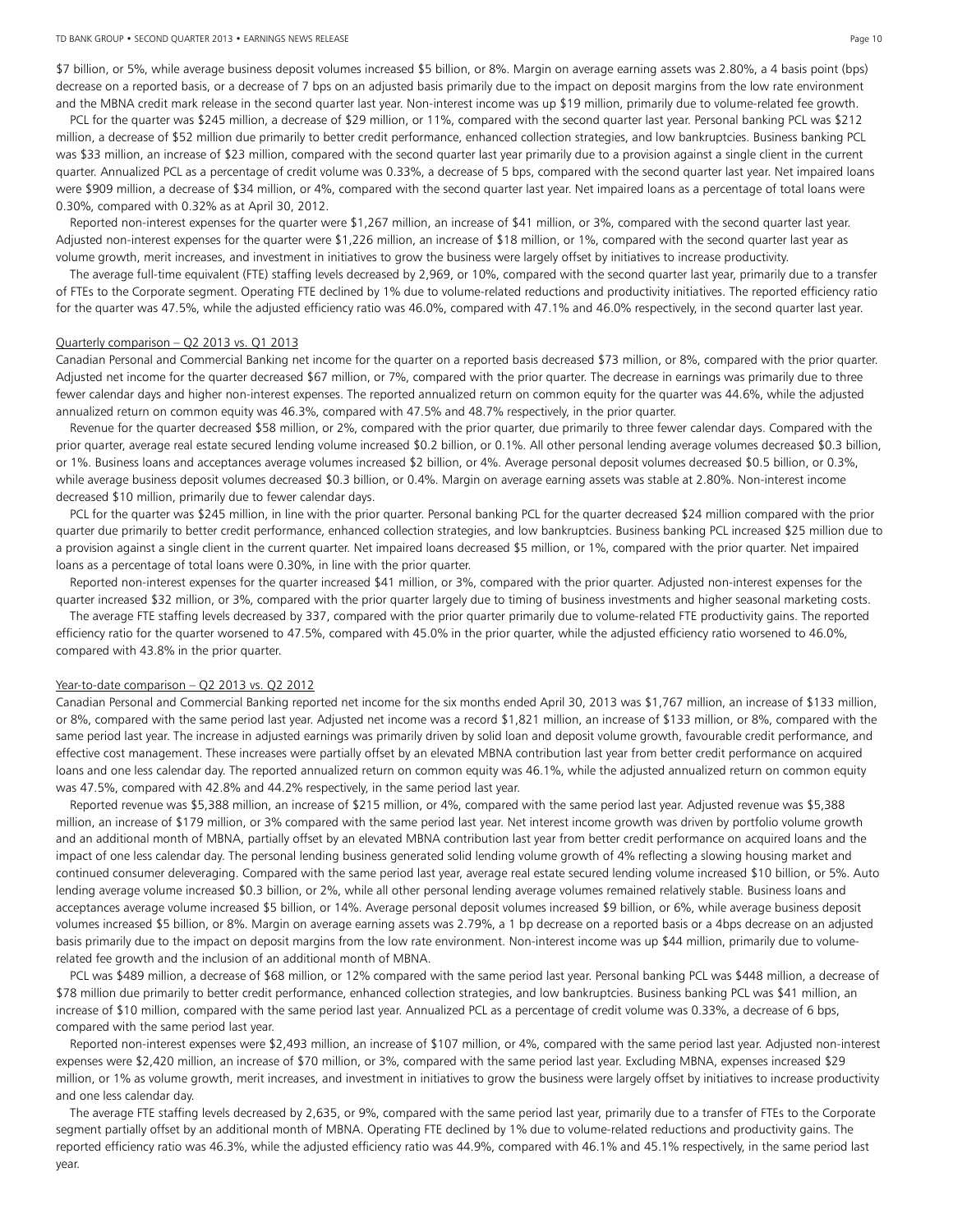#### Business Outlook

We will continue to build on our industry-leading customer service and convenience offering. For the first half of the year, Canadian Personal and Commercial Banking has delivered good performance in a challenging operating environment. We expect second half 2013 earnings growth to be similar to the first half. We forecast moderate revenue growth reflecting a low interest rate environment and slowing demand for retail loans. However, we will target to generate positive operating leverage by maintaining our focus on increasing productivity and tightly managing expense growth. Credit loss rates are expected to remain fairly stable.

| <b>TABLE 8: WEALTH AND INSURANCE</b>                                             |           |      |                            |      |          |      |          |                          |  |
|----------------------------------------------------------------------------------|-----------|------|----------------------------|------|----------|------|----------|--------------------------|--|
| (millions of Canadian dollars, except as noted)                                  |           |      | For the three months ended |      |          |      |          | For the six months ended |  |
|                                                                                  | April 30  |      | January 31                 |      | April 30 |      | April 30 | April 30                 |  |
|                                                                                  | 2013      |      | 2013                       |      | 2012     |      | 2013     | 2012                     |  |
| Net interest income                                                              | 140       | \$   | 148                        | \$   | 144      | \$   | 288      | \$<br>288                |  |
| Insurance revenue, net of claims and related expenses <sup>1</sup>               | 294       |      | 325                        |      | 330      |      | 619      | 611                      |  |
| Income from financial instruments designated at fair value                       |           |      |                            |      |          |      |          |                          |  |
| through profit or loss                                                           | 10        |      | (5)                        |      | (17)     |      | 5        | (7)                      |  |
| Non-interest income - other                                                      | 647       |      | 609                        |      | 591      |      | 1,256    | 1,155                    |  |
| Total revenue                                                                    | 1,091     |      | 1,077                      |      | 1,048    |      | 2,168    | 2,047                    |  |
| Non-interest expenses                                                            | 710       |      | 670                        |      | 653      |      | 1,380    | 1,292                    |  |
| Net income                                                                       | 311       |      | 330                        |      | 318      |      | 641      | 612                      |  |
| Wealth                                                                           | 158       |      | 165                        |      | 155      |      | 323      | 299                      |  |
| Insurance                                                                        | 153       |      | 165                        |      | 163      |      | 318      | 313                      |  |
| TD Ameritrade                                                                    | 53        |      | 47                         |      | 47       |      | 100      | 102                      |  |
| <b>Total Wealth and Insurance</b>                                                | 364       |      | 377                        |      | 365      | \$   | 741      | 714                      |  |
| Selected volumes and ratios                                                      |           |      |                            |      |          |      |          |                          |  |
| Assets under administration – Wealth (billions of Canadian dollars) <sup>2</sup> | \$<br>275 | \$   | 270                        | \$   | 250      | \$   | 275      | \$<br>250                |  |
| Assets under management – Wealth (billions of Canadian dollars) <sup>3</sup>     | 247       |      | 211                        |      | 202      |      | 247      | 202                      |  |
| Gross originated insurance premiums                                              | 923       |      | 807                        |      | 877      |      | 1,730    | 1,640                    |  |
| Return on common equity                                                          | 25.2      | $\%$ | 25.3                       | $\%$ | 22.5     | $\%$ | 25.2 %   | 21.9 %                   |  |
| Efficiency ratio                                                                 | 65.1      | %    | 62.2 %                     |      | 62.3 %   |      | 63.7 %   | 63.1 %                   |  |
| Average number of full-time equivalent staff                                     | 11,751    |      | 11,583                     |      | 12,003   |      | 11,666   | 11,950                   |  |

I Insurance revenue, net of claims and related expenses is included in the Non-interest income line on the Bank's Interim Consolidated Statement of Income. For the three and six months ended April 30, 2013, the claims and related expenses were \$609 million and \$1,205 million, respectively (three and six months ended April 30, 2012 – \$512 million and \$1,091 million,

respectively).<br><sup>2</sup> The April 30, 2012 result for Wealth assets under administration was restated to conform with the presentation adopted in the fourth quarter of 2012.

 $^3$  As at April 30, 2013, the Wealth assets under management includes \$28 billion due to the acquisition of Epoch.

## Quarterly comparison – Q2 2013 vs. Q2 2012

Wealth and Insurance net income for the quarter was \$364 million, a decrease of \$1 million, compared with the second quarter last year. Higher earnings from Wealth and TD Ameritrade were offset by lower Insurance earnings. Wealth and Insurance net income excluding TD Ameritrade was \$311 million, a decrease of \$7 million, or 2%, compared with the second quarter last year. The Bank's reported investment in TD Ameritrade generated net income for the quarter of \$53 million, an increase of \$6 million, or 13%, compared with the second quarter last year, mainly driven by higher TD Ameritrade earnings. For its second quarter ended March 31, 2013, TD Ameritrade reported net income was US\$144 million, an increase of US\$7 million, or 5%, compared with the second quarter last year, primarily driven by increased fee-based revenue and lower expenses, partially offset by tax-related items. The annualized return on common equity for the quarter was 25.2%, compared with 22.5% in the second quarter last year.

 Wealth and Insurance revenue is derived from direct investing, advice-based businesses, asset management services, life and health insurance, and property and casualty insurance. Revenue for the quarter was \$1,091 million, an increase of \$43 million, or 4%, compared to the second quarter last year. In the Wealth business, revenue increased mainly from higher fee-based revenue from asset growth and the addition of one month of Epoch. In the Insurance business, revenue decreased due to the sale of the U.S. Insurance business and higher current year claims from a more severe winter, partially offset by premium volume growth.

 Non-interest expenses for the quarter were \$710 million, an increase of \$57 million, or 9%, compared with the second quarter last year, primarily due to the addition of Epoch including certain integration costs, higher variable expenses in the Wealth business driven by increased revenue, and increased costs to support business growth in Wealth and Insurance, partially offset by decreased expenses resulting from the sale of the U.S. Insurance business.

 Assets under administration of \$275 billion as at April 30, 2013, increased \$25 billion, or 10%, compared with April 30, 2012. Assets under management of \$247 billion as at April 30, 2013 increased \$45 billion, or 22%, compared with April 30, 2012. These increases were mainly driven by the addition of \$28 billion of Epoch assets under management, net new client assets, and an increase in the market value of assets.

 Gross originated insurance premiums were \$923 million, an increase of \$46 million, or 5%, compared with the second quarter last year. The increase was primarily due to organic business growth.

 The average FTE staffing levels decreased by 252, or 2%, compared to the second quarter last year, primarily due to the sale of the U.S. Insurance business, partially offset by an increase in staffing from business growth. The efficiency ratio for the current quarter worsened to 65.1%, compared with 62.3% in the second quarter last year.

#### Quarterly comparison – Q2 2013 vs. Q1 2013

Wealth and Insurance net income for the quarter decreased \$13 million, or 3%, compared with the prior quarter. Earnings declined in both Wealth and Insurance, partially offset by higher earnings from TD Ameritrade. Wealth and Insurance net income excluding TD Ameritrade decreased \$19 million, or 6%, compared with the prior quarter. The Bank's reported investment in TD Ameritrade reflected an increase in net income of \$6 million, or 13%, compared with the prior quarter, mainly driven by lower capital allocation charges. For its second quarter ended March 31, 2013, TD Ameritrade reported net income decreased US\$3 million, or 2%, compared with the prior quarter driven by an increase in expenses, largely offset by higher transaction-based revenue from increased trading volumes. The annualized return on common equity for the quarter was 25.2%, compared with 25.3% in the prior quarter.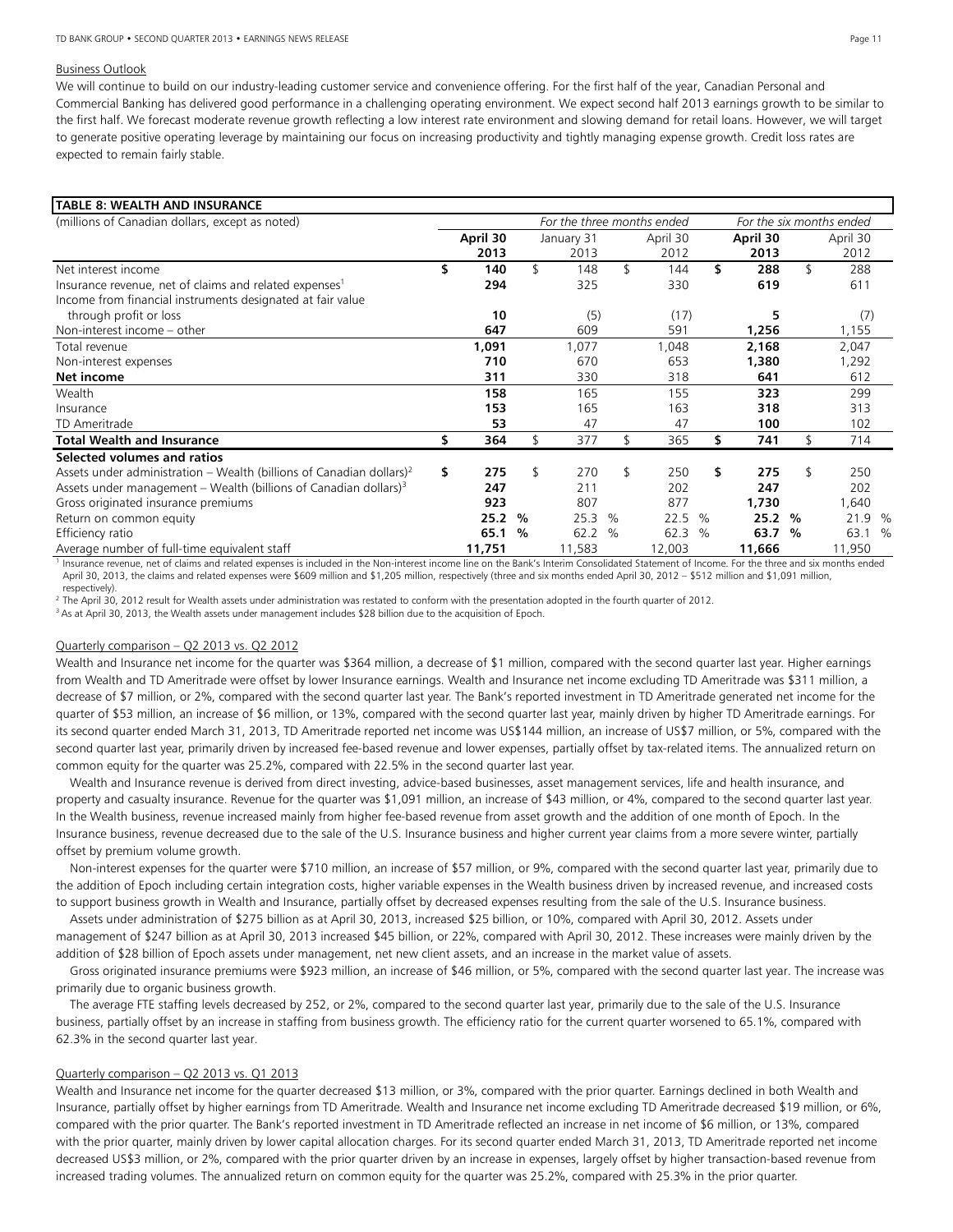Revenue for the quarter increased \$14 million, or 1%, compared with the prior quarter. In the Wealth business, revenue increased mainly due to higher fee-based revenue from asset growth, the addition of one month of Epoch, and higher trading revenue mainly from increased trading volume, partially offset by lower net interest income primarily due to the impact of fewer calendar days. In the Insurance business, revenue decreased due to unfavourable prior years' claims development in the Ontario auto insurance market and the impact of fewer calendar days.

 Non-interest expenses for the quarter increased \$40 million, or 6%, compared to the prior quarter, primarily due to the addition of Epoch including integration costs and higher variable expenses in the Wealth business driven by increased revenue.

 Assets under administration of \$275 billion as at April 30, 2013 increased by \$5 billion, or 2%, compared with January 31, 2013. Assets under management of \$247 billion as at April 30, 2013 increased \$36 billion, or 17%, compared with January 31, 2013. The increases were driven by the addition of Epoch assets under management, an increase in the market value of assets and net new client assets.

Gross originated insurance premiums increased \$116 million, or 14%, compared with the prior quarter due largely to seasonality.

 The average FTE staffing levels for the current quarter increased by 168 compared with the prior quarter primarily to support business growth. The efficiency ratio for the current quarter worsened to 65.1%, compared with 62.2% in the prior quarter.

## Year-to-date comparison - Q2 2013 vs. Q2 2012

Wealth and Insurance net income for the six months ended April 30, 2013 was \$741 million, an increase of \$27 million, or 4%, compared with the same period last year, reflecting higher earnings in both Wealth and Insurance, offset by lower earnings in TD Ameritrade. Wealth and Insurance net income excluding TD Ameritrade was \$641 million, an increase of \$29 million, or 5%, compared with the same period last year. The Bank's reported investment in TD Ameritrade generated net income of \$100 million, a decrease of \$2 million, or 2%, compared with the same period last year, mainly driven by taxes on higher dividend distribution, and a stronger Canadian dollar. For its six months ended March 31, 2013, TD Ameritrade reported net income was US\$291 million, an increase of US\$2 million compared with the same period last year, primarily driven by lower expenses, largely offset by tax related items. Wealth and Insurance's annualized return on common equity was 25.2% compared with 21.9% in the same period last year.

 Revenue was \$2,168 million, an increase of \$121 million, or 6%, compared to the same period last year. In the Wealth business, revenue increased mainly from higher fee-based revenue from asset growth and the addition of one month of Epoch. In the Insurance business, revenue increased due to lower claims from weather-related events and premium volume growth, partially offset by decreased revenue due to the sale of the U.S. Insurance business.

 Non-interest expenses were \$1,380 million, an increase of \$88 million, or 7%, compared with the same period last year. The increase was primarily due to higher variable expenses in the Wealth business driven by increased revenue, the addition of Epoch including integration costs, and increased costs to support business growth in Wealth and Insurance, partially offset by decreased expenses resulting from the sale of the U.S. Insurance business.

 Gross originated insurance premiums were \$1,730 million, an increase of \$90 million, or 5%, compared with the same period last year. The increase was primarily due to organic business growth.

 The average FTE staffing levels decreased by 284, or 2%, compared with the same period last year, primarily due to the sale of the U.S. Insurance business, partially offset by an increase in staffing from business growth. The efficiency ratio was 63.7%, or relatively flat, compared with 63.1% in the same period last year.

#### Business Outlook

We will continue to build upon our market leadership positions in Wealth and Insurance and good underlying growth fundamentals.

 In our Wealth business, despite continuously challenging trading and interest rate environments, we expect continuing positive momentum from growth in new client assets in the advice-based and asset management businesses, which is further strengthened by the addition of Epoch. We also continue to focus on customer experience and prudent expense management.

 In our Insurance business, we continue to see good premium growth, although the business faces increased uncertainty, including the impact of past and future Ontario auto reforms and lower demand for credit-related insurance products.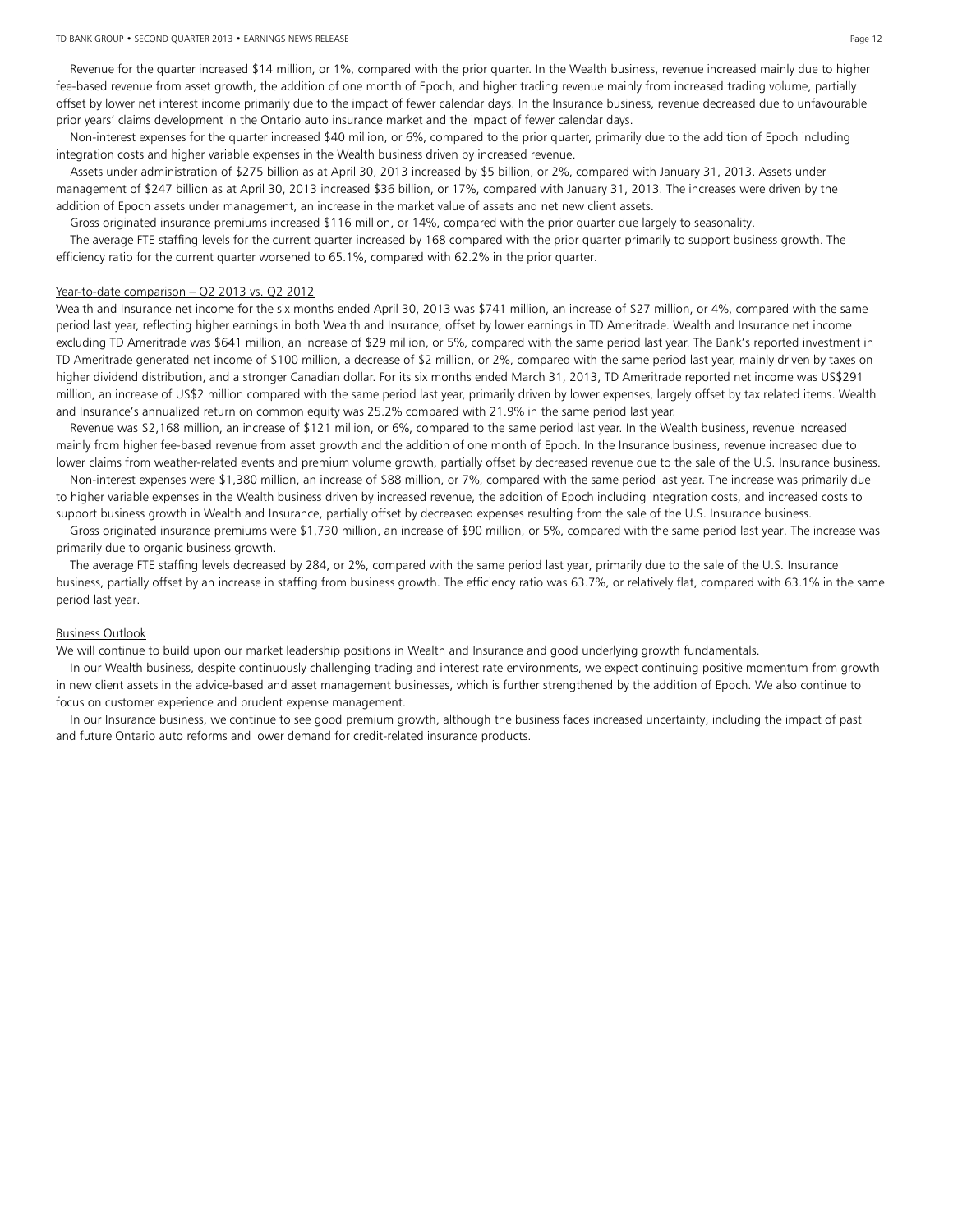## **TABLE 9: U.S. PERSONAL AND COMMERCIAL BANKING**

(millions of dollars, except as noted) *For the three months ended* 

|        |                    |        |               |        |                              |        |          |        |            | April 30 |                                                    |
|--------|--------------------|--------|---------------|--------|------------------------------|--------|----------|--------|------------|----------|----------------------------------------------------|
| 2013   |                    | 2013   |               | 2012   |                              | 2013   |          | 2013   |            | 2012     |                                                    |
| 1,268  | \$                 | 1,102  | \$            | 1,178  | \$                           | 1,244  | \$       | 1,110  | \$         | 1,185    |                                                    |
| 470    |                    | 426    |               | 409    |                              | 463    |          | 429    |            | 412      |                                                    |
| 1,738  |                    | 1,528  |               | 1,587  |                              | 1,707  |          | 1,539  |            | 1,597    |                                                    |
| 182    |                    | 151    |               | 157    |                              | 178    |          | 151    |            | 157      |                                                    |
|        |                    |        |               |        |                              |        |          |        |            |          |                                                    |
| 3      |                    | 3      |               | 3      |                              | 3      |          | 3      |            | 3        |                                                    |
|        |                    |        |               |        |                              |        |          |        |            |          |                                                    |
| 12     |                    | 22     |               | 32     |                              | 12     |          | 23     |            | 33       |                                                    |
| 197    |                    | 176    |               | 192    |                              | 193    |          | 177    |            | 193      |                                                    |
| 1,072  |                    | 993    |               | 953    |                              | 1,052  |          | 1,001  |            | 959      |                                                    |
| 1,072  |                    | 896    |               | 953    |                              | 1,052  |          | 903    |            | 959      |                                                    |
| 398    |                    | 315    | \$            | 356    | \$                           | 392    |          | 316    | S          | 358      |                                                    |
|        |                    |        |               |        |                              |        |          |        |            |          |                                                    |
|        |                    | 70     |               |        |                              |        |          | 71     |            |          |                                                    |
| 398    | $\mathbf{\hat{z}}$ | 385    | \$            | 356    | \$                           | 392    | \$       | 387    | \$.        | 358      |                                                    |
|        |                    |        |               |        |                              |        |          |        |            |          |                                                    |
| 8.6    | $\%$               | 7.0    | $\frac{0}{0}$ | 8.2    | $\%$                         | 8.6    | $\%$     | 7.0    | $\%$       | 8.2 %    |                                                    |
| 8.6    | $\%$               | 8.6    | $\%$          | 8.2    | $\%$                         | 8.6    | $\%$     | 8.6    | $\%$       | 8.2 %    |                                                    |
| 3.67   | $\%$               | 3.28   | $\%$          | 3.74   | $\%$                         | 3.67   | $\%$     | 3.28   | $\%$       | 3.74 %   |                                                    |
| 61.7   | $\frac{0}{0}$      | 65.0   | $\%$          | 60.1   | $\frac{1}{2}$                | 61.7   | $\%$     | 65.0   | $\%$       | 60.1 %   |                                                    |
| 61.7   | $\frac{0}{0}$      |        | $\%$          | 60.1   | $\%$                         | 61.7   | %        |        |            | 60.1 %   |                                                    |
| 1,310  |                    | 1,325  |               | 1,288  |                              | 1,310  |          | 1,325  |            | 1,288    |                                                    |
| 24,668 |                    | 25,202 |               | 24,733 |                              | 24,668 |          | 25,202 |            | 24,733   |                                                    |
|        | April 30           |        | January 31    | 58.6   | Canadian dollars<br>April 30 |        | April 30 |        | January 31 | 58.6 %   | ריטו נווכ נוווככ וווטוונווג כווטכט<br>U.S. dollars |

|                                                     |             |               |                  |      |          |               | For the six months ended |  |
|-----------------------------------------------------|-------------|---------------|------------------|------|----------|---------------|--------------------------|--|
|                                                     |             |               | Canadian dollars |      |          |               | U.S. dollars             |  |
|                                                     | April 30    |               | April 30         |      | April 30 |               | April 30                 |  |
|                                                     | 2013        |               | 2012             |      | 2013     |               | 2012                     |  |
| Net interest income                                 | \$<br>2,370 | \$            | 2,335            | \$   | 2,354    | \$            | 2,319                    |  |
| Non-interest income                                 | 896         |               | 747              |      | 892      |               | 743                      |  |
| Total revenue                                       | 3,266       |               | 3,082            |      | 3,246    |               | 3,062                    |  |
| Provision for credit losses - loans                 | 333         |               | 271              |      | 329      |               | 269                      |  |
| Provision for credit losses - debt securities       |             |               |                  |      |          |               |                          |  |
| classified as loans                                 | 6           |               | 6                |      | 6        |               | 6                        |  |
| Provision for credit losses - acquired              |             |               |                  |      |          |               |                          |  |
| credit-impaired loans <sup>1</sup>                  | 34          |               | 73               |      | 35       |               | 73                       |  |
| Provision for credit losses                         | 373         |               | 350              |      | 370      |               | 348                      |  |
| Non-interest expenses – reported                    | 2,065       |               | 2,138            |      | 2,053    |               | 2,125                    |  |
| Non-interest expenses - adjusted                    | 1,968       |               | 1,841            |      | 1,955    |               | 1,829                    |  |
| Net income - reported                               | \$<br>713   | \$            | 528              | \$.  | 708      | S             | 523                      |  |
| Adjustments for items of note <sup>2</sup>          |             |               |                  |      |          |               |                          |  |
| Integration charges and direct transaction          |             |               |                  |      |          |               |                          |  |
| costs relating to U.S. Personal and                 |             |               |                  |      |          |               |                          |  |
| Commercial Banking acquisitions                     |             |               | 9                |      |          |               | 9                        |  |
| Litigation reserve                                  | 70          |               | 171              |      | 71       |               | 171                      |  |
| Net income - adjusted                               | \$<br>783   | \$            | 708              | \$   | 779      | \$            | 703                      |  |
| Selected volumes and ratios                         |             |               |                  |      |          |               |                          |  |
| Return on common equity - reported                  | 7.8         | $\%$          | 6.0              | $\%$ | 7.8      | $\frac{0}{0}$ | 6.0%                     |  |
| Return on common equity - adjusted                  | 8.6         | $\%$          | 8.1              | $\%$ | 8.6      | $\%$          | 8.1 %                    |  |
| Margin on average earning assets (TEB) <sup>3</sup> | 3.47        | $\frac{0}{0}$ | 3.68             | $\%$ | 3.47     | $\%$          | 3.68 %                   |  |
| Efficiency ratio - reported                         | 63.2        | $\frac{0}{0}$ | 69.4             | $\%$ | 63.2     | $\%$          | 69.4 %                   |  |
| Efficiency ratio - adjusted                         | 60.3        | $\%$          | 59.8             | $\%$ | 60.3     | $\%$          | 59.8 %                   |  |
| Number of U.S. retail stores                        | 1,310       |               | 1,288            |      | 1,310    |               | 1,288                    |  |
| Average number of full-time equivalent staff        | 24,939      |               | 24,914           |      | 24,939   |               | 24,914                   |  |

<sup>1</sup> Includes all FDIC covered loans and other acquired credit-impaired loans.

<sup>2</sup> For explanations of items of note, see the "Non-GAAP Financial Measures – Reconciliation of Adjusted to Reported Net Income" table in the "How We Performed" section of this document.<br><sup>3</sup> Margin on average earning asset

## Quarterly comparison – Q2 2013 vs. Q2 2012

U.S. Personal and Commercial Banking reported and adjusted net income, in Canadian dollar terms, for the quarter was \$398 million, an increase of \$42 million, or 12%, compared with the second quarter last year. In U.S. dollar terms, reported and adjusted net income for the quarter was US\$392 million, an increase of US\$34 million, or 9%, compared with the second quarter last year. Results include activity related to our ongoing arrangement with Target Corporation subsequent to the acquisition of approximately US\$5.6 billion of credit card receivables on March 13, 2013. Revenue and expenses related to Target are reported on a gross basis on the income statement and non-interest expenses include TD's expenses related to the business, and amounts due to Target under the credit card program agreement. The increase in earnings was primarily due to strong loan and deposit volume growth, an improvement in credit quality and a lower effective tax rate, partially offset by lower margins. The annualized return on common equity for the quarter was 8.6% compared with 8.2% in the second quarter last year.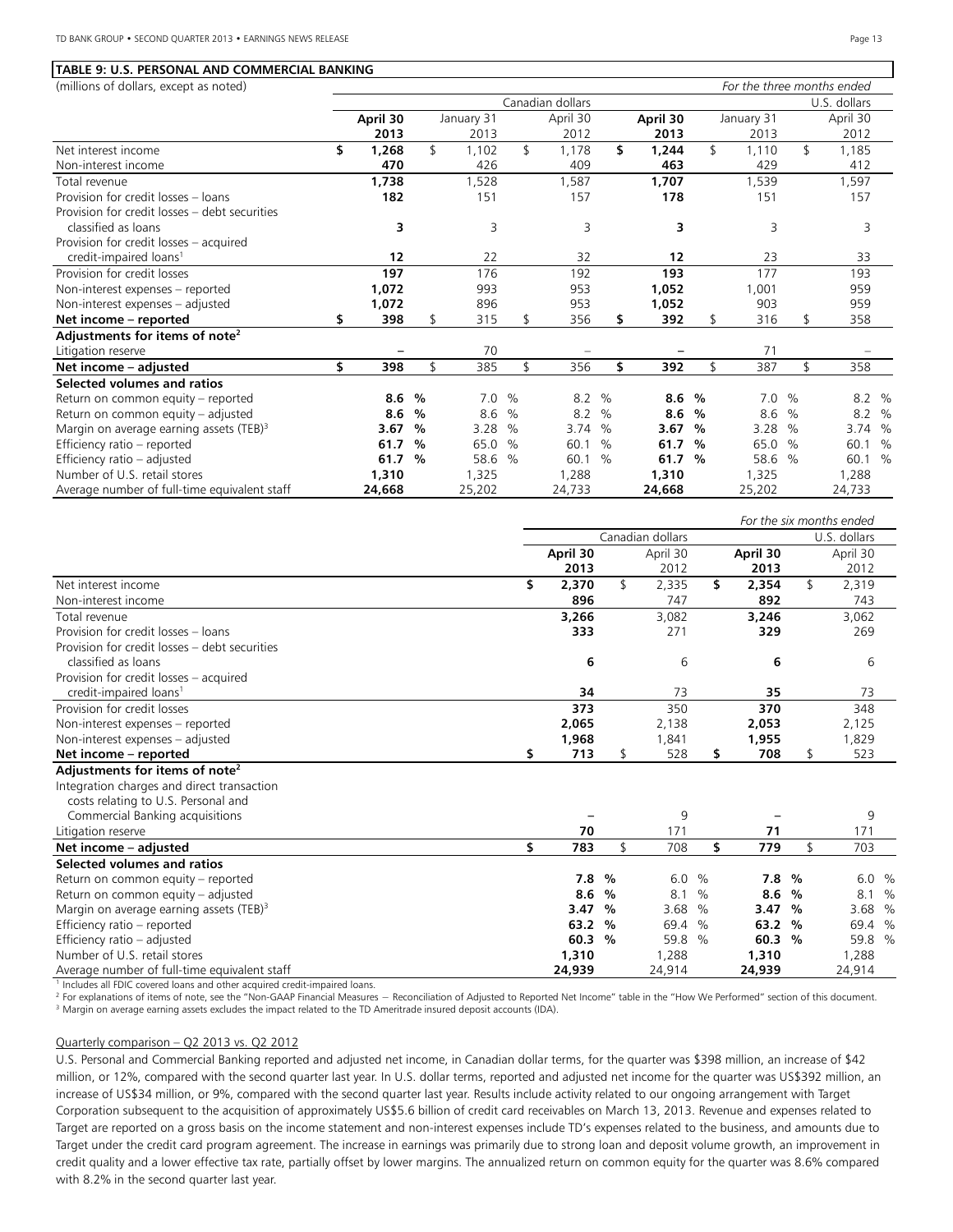U.S. Personal and Commercial Banking revenue is derived from personal banking, business banking, investments, auto lending, and credit cards. In U.S. dollar terms, revenue for the quarter was US\$1,707 million, an increase of US\$110 million, or 7%, compared with the second quarter last year primarily due to the first-time inclusion of revenue from the Target asset acquisition, strong organic loan and deposit growth and good fee growth, offset by lower product margins and acquired loan accretion. Excluding Target, average loans were up 14%, compared with the second quarter last year, with a 22% increase in personal loans and a 9% increase in business loans. In the current quarter, US\$6 billion in Target credit cards outstanding were added. Average deposits increased US\$17 billion, or 10%, compared with the second quarter last year driven by 10% growth in personal deposit volume, 7% growth in business deposit volume and 15% growth in TD Ameritrade deposit volume. Margin on average earning assets was 3.67%, a 7 bps decrease compared with the second quarter last year. Excluding Target, the margin decreased 48 bps due to the low interest rate environment and the impact of security sales.

 PCL for the quarter was US\$193 million, flat with the second quarter last year. Personal banking PCL was US\$146 million, an increase of US\$77 million, or 112%, compared with the second quarter last year primarily due to Target-related PCL and increased provisions in auto loans. Business banking PCL was US\$44 million, a decrease of US\$77 million, or 64%, compared with the second quarter last year reflecting improved credit quality of commercial loans. Annualized PCL as a percentage of credit volume for loans excluding debt securities classified as loans was 0.75%, a decrease of 18 bps, compared with the second quarter last year reflecting improving credit quality trends and growth in the portfolio. Net impaired loans, excluding acquired credit-impaired loans and debt securities classified as loans, as a percentage of total loans were 1.2%, compared with 1.3% as at April 30, 2012. Net impaired debt securities classified as loans were US\$1,252 million, a decrease of US\$92 million, or 7%, compared with the second quarter last year.

 Reported and adjusted non-interest expenses for the quarter were US\$1,052 million, an increase of US\$93 million, or 10%, compared with the second quarter last year primarily due to increased expenses related to the Target asset acquisition and investments in growth initiatives, offset by productivity gains.

 The average FTE staffing levels decreased by 65, as planned declines in the store network and TD Auto Finance U.S. were partially offset by increases related to investments in growth initiatives. The efficiency ratio for the quarter worsened to 61.7% on a reported and adjusted basis, compared with 60.1% in the second quarter last year.

## Quarterly comparison – Q2 2013 vs. Q1 2013

U.S. Personal and Commercial Banking reported net income, in Canadian dollar terms, for the quarter increased \$83 million, or 26%, compared with the prior quarter. Adjusted net income for the quarter increased \$13 million, or 3%, compared with the prior quarter. In U.S. dollar terms, reported net income for the quarter increased US\$76 million, or 24%, and adjusted net income for the quarter increased US\$5 million, or 1%, compared with the prior quarter. The reported and adjusted annualized return on common equity for the quarter was 8.6%, compared with 7.0% on a reported basis and 8.6% on an adjusted basis in the prior quarter.

 In U.S. dollar terms, revenue for the quarter increased US\$168 million, or 11%, compared with the prior quarter primarily due to credit card revenue from the Target asset acquisition. Excluding Target, average loans were up 2%, compared with the prior quarter, with a 3% increase in personal loans and a 1% increase in business loans. In the current quarter, US\$6 billion in Target credit cards outstanding were added. Average deposits increased US\$4 billion, or 3%, compared with the prior quarter. Margin on average earning assets increased by 39 bps to 3.67%, compared with the prior quarter. Excluding Target, margins were relatively flat compared to the prior quarter as additional margin compression from personal and commercial products was offset by improved net interest income on both acquired credit-impaired loans and debt securities classified as loans.

 Reported and adjusted PCL for the quarter increased US\$16 million, or 9%, compared with the prior quarter. Personal banking PCL increased US\$34 million, or 30%, from the prior quarter primarily due to provisions for credit card loans acquired from Target. Business banking PCL decreased US\$18 million, or 29%, compared with prior quarter reflecting improved credit quality of commercial loans. Annualized adjusted PCL as a percentage of credit volume for loans excluding debt securities classified as loans was 0.75%, an increase of 1 bp, compared with the prior quarter. Net impaired loans, excluding acquired credit-impaired and debt securities classified as loans, as a percentage of total loans were 1.2%, flat compared with January 31, 2013. Net impaired debt securities classified as loans were US\$1,252 million, a decrease of US\$48 million, or 4%, compared with the prior quarter.

 Reported non-interest expenses for the quarter increased US\$51 million, or 5%, compared with the prior quarter. Adjusted non-interest expenses increased US\$149 million, or 17%, compared with the prior quarter primarily due to increased expenses related to the Target asset acquisition and timing of planned initiatives, partially offset by productivity gains.

 The average FTE staffing levels decreased by 534, or 2%, compared with the prior quarter due primarily to planned declines in the store network and TD Auto Finance U.S. The reported efficiency ratio for the quarter improved to 61.7%, compared with 65.0% in the prior quarter, while the adjusted efficiency ratio worsened to 61.7%, compared with 58.6% in the prior quarter.

## Year-to-date comparison - Q2 2013 vs. Q2 2012

U.S. Personal and Commercial Banking net income, in Canadian dollar terms, for the six months ended April 30, 2013 was \$713 million on a reported basis, an increase of \$185 million, or 35%, and \$783 million on an adjusted basis, an increase of \$75 million, or 11%, compared with the same period last year. In U.S. dollar terms, reported net income was US\$708 million, an increase of US\$185 million, or 35%, and adjusted net income was US\$779 million, an increase of US\$76 million, or 11%. The increase in adjusted earnings was primarily due to strong loan and deposit volume growth and a lower effective tax rate due to higher tax advantaged investments, partially offset by lower margins and higher non-interest expenses. The reported and adjusted annualized return on common equity were 7.8% and 8.6%, respectively, compared with 6.0% and 8.1%, respectively, in the same period last year.

 In U.S. dollar terms, revenue was US\$3,246 million, an increase of US\$184 million, or 6%, compared with the same period last year primarily due to strong organic loan and deposit growth and gains on sales of securities, partially offset by lower net interest margins. Excluding Target, average loans were up 15%, compared with the same period last year, with a 23% increase in personal loans and a 10% increase in business loans. In the current quarter, US\$6 billion in Target credit cards outstanding were added. Average deposits increased US\$15 billion, or 9%, compared with the same period last year driven by 10% growth in personal deposit volume, 6% growth in business deposit volume and 13% growth in TD Ameritrade deposit volume. Margin on average earning assets decreased by 21 bps to 3.47%, compared with the same period last year. Excluding Target, the margin decreased 40 bps due to continued pressure on loan and deposit margins and the impact of security sales.

 Total PCL was US\$370 million, an increase of US\$22 million, or 6%, compared with the same period last year. Personal banking PCL was US\$258 million, an increase of US\$99 million, or 63%, from the same period last year due primarily to credit card loans acquired from Target and increased provisions in auto loans. Business banking PCL was US\$106 million, a decrease of US\$77 million, or 42%, from the same period last year reflecting improved credit quality in commercial loans. Annualized PCL as a percentage of credit volume for loans excluding debt securities classified as loans was 0.72%, a decrease of 9 bps, compared with the same period last year.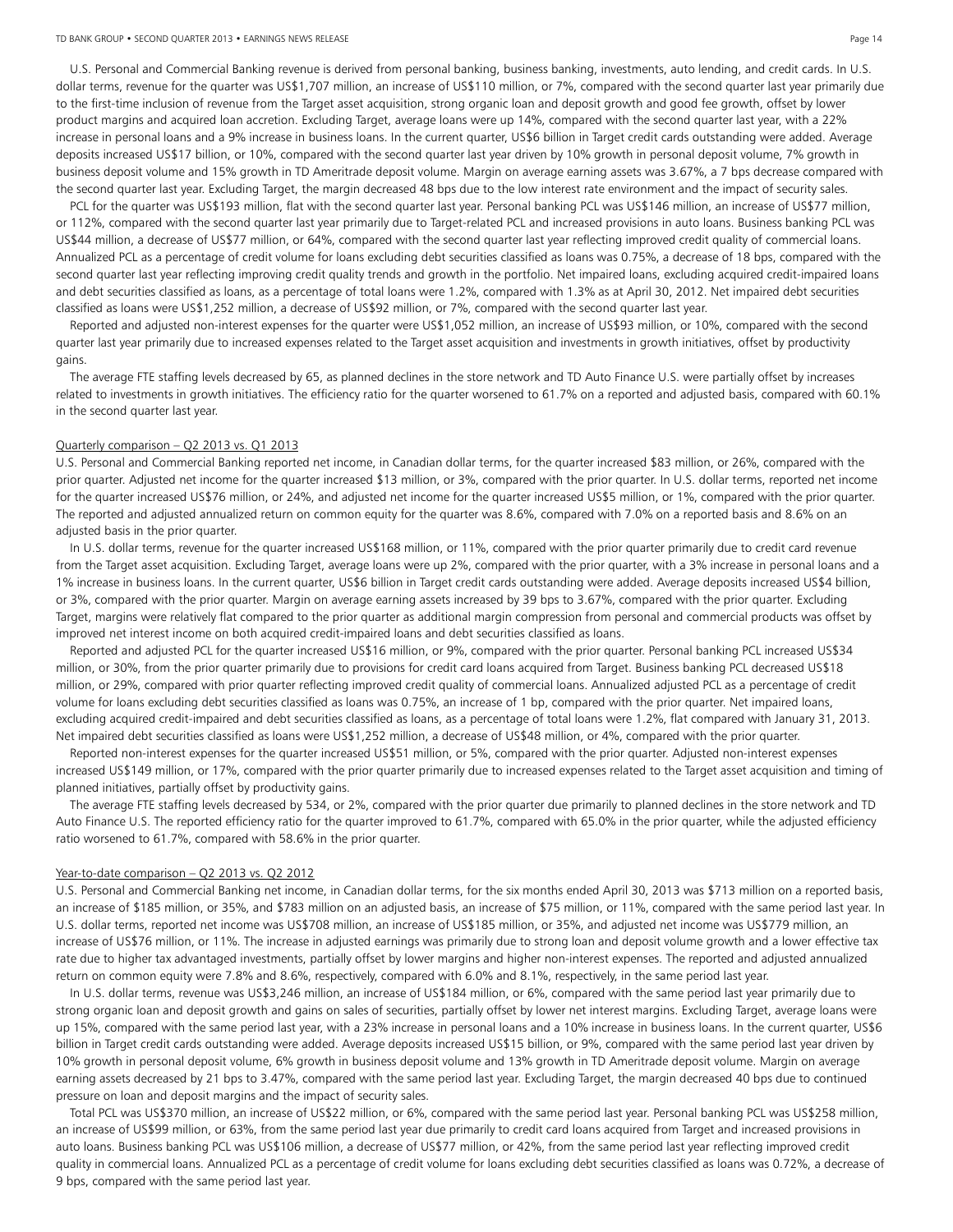Reported non-interest expenses were US\$2,053 million, a decrease of US\$72 million, or 3%, compared to the same period last year primarily due to lower litigation costs and productivity gains, partially offset by increased expenses related to the Target asset acquisition, new stores and other planned initiatives. Adjusted non-interest expenses were US\$1,955 million, an increase of US\$126 million, or 7%, compared with the same period last year due primarily to increased expenses related to Target, new stores and other planned initiatives, partially offset by productivity gains.

 The average FTE staffing levels increased by 25, reflecting investments in growth initiatives partially offset by planned declines in the store network and TD Auto Finance U.S. The reported efficiency ratio improved to 63.2% compared with 69.4% in the same period last year, while the adjusted efficiency ratio was 60.3%, or relatively flat, compared with 59.8% in the same period last year.

## Business Outlook

We will continue to build on our strength of industry-leading convenience banking, providing superior customer service through efficient, local decisionmaking and evolving the product offering to our customers, which should contribute to continued good growth in loans and deposits. We intend to continue to execute on our strategy which includes the sale of securities, reinvestment into growth of high quality loans and shortening the duration of our balance sheet. The acquisition of Target's U.S. credit card portfolio and the agreement to become Target's exclusive U.S. card issuer, which closed during the second quarter of 2013, is expected to continue to increase net interest margins, PCL, and non-interest expenses during the remainder of fiscal 2013. Excluding Target, we anticipate net interest margins to remain compressed. We expect regulatory and legislative actions to continue to impact the operating environment resulting in higher compliance costs. Despite these increased compliance costs, excluding any costs added by acquisitions, the rate of organic expense growth in U.S. dollar terms is expected to be lower than last year due to productivity improvements. In the second half of 2013, we are on course to match the level of earnings of the first half.

## **TABLE 10: WHOLESALE BANKING**

| (millions of Canadian dollars, except as noted)         | For the three months ended<br>For the six months ended |          |   |            |      |          |      |          |  |          |      |
|---------------------------------------------------------|--------------------------------------------------------|----------|---|------------|------|----------|------|----------|--|----------|------|
|                                                         |                                                        |          |   |            |      |          |      |          |  |          |      |
|                                                         |                                                        | April 30 |   | January 31 |      | April 30 |      | April 30 |  | April 30 |      |
|                                                         |                                                        | 2013     |   | 2013       |      | 2012     |      | 2013     |  | 2012     |      |
| Net interest income (TEB)                               |                                                        | 485      |   | 483        |      | 434      |      | 968      |  | 877      |      |
| Non-interest income                                     |                                                        | 158      |   | 116        |      | 174      |      | 274      |  | 414      |      |
| Total revenue                                           |                                                        | 643      |   | 599        |      | 608      |      | 1.242    |  | 1,291    |      |
| Provision for credit losses                             |                                                        | 3        |   | (5)        |      | 6        |      | (2)      |  | 18       |      |
| Non-interest expenses                                   |                                                        | 375      |   | 393        |      | 384      |      | 768      |  | 790      |      |
| Net income                                              |                                                        | 220      |   | 159        |      | 197      |      | 379      |  | 391      |      |
| Selected volumes and ratios                             |                                                        |          |   |            |      |          |      |          |  |          |      |
| Trading-related revenue                                 | S                                                      | 353      |   | 291        |      | 278      |      | 644      |  | 658      |      |
| Risk-weighted assets (billions of dollars) <sup>1</sup> |                                                        | 49       |   | 50         |      | 48       |      | 49       |  | 48       |      |
| Return on common equity                                 |                                                        | 20.9     | % | 15.0       | $\%$ | 19.5     | $\%$ | 17.9 %   |  | 19.1     | $\%$ |
| Efficiency ratio                                        |                                                        | 58.3     | % | 65.6       | $\%$ | 63.2 %   |      | 61.8%    |  | 61.2 %   |      |
| Average number of full-time equivalent staff            |                                                        | 3.549    |   | 3,470      |      | 3,540    |      | 3,509    |  | 3,539    |      |

<sup>1</sup> Effective the first quarter of 2013, amounts are calculated in accordance with the Basel III regulatory framework, excluding Credit Valuation Adjustment (CVA) capital in accordance with OSFI guidance and are presented based on the "all-in" methodology. In 2012, amounts were calculated in accordance with the Basel II regulatory framework inclusive of Market Risk Amendments.

# Quarterly comparison – Q2 2013 vs. Q2 2012

Wholesale Banking net income for the quarter was \$220 million, an increase of \$23 million, or 12%, compared with the second quarter last year. The increase in earnings was primarily due to higher trading-related revenue and lower non-interest expenses, partially offset by higher taxes. The annualized return on common equity for the quarter was 20.9%, compared with 19.5% in the second quarter last year.

 Wholesale Banking revenue is derived primarily from capital markets services and corporate lending. The capital markets businesses generate revenue from advisory, underwriting, trading, facilitation, and trade execution services. Revenue for the quarter was \$643 million, an increase of \$35 million, or 6%, compared with the second quarter last year. The increase in revenue was primarily due to higher fixed income and credit trading on improved client flows and strong loan fees during the quarter. This was partially offset by reduced mergers and acquisitions (M&A) and advisory fees as compared with a strong quarter last year.

PCL for the quarter was \$3 million, compared with \$6 million in the second quarter last year. PCL in the current quarter primarily consisted of the accrual cost of credit protection partially offset by a modest recovery.

 Non-interest expenses for the quarter were \$375 million, a decrease of \$9 million, or 2%, compared with the second quarter last year due to lower variable compensation commensurate with revenue mix.

 Risk-weighted assets were \$49 billion as at April 30, 2013, an increase of \$1 billion, or 2%, compared with April 30, 2012. The increase was primarily due to the implementation of the Basel III regulatory framework.

## Quarterly comparison – Q2 2013 vs. Q1 2013

Wholesale Banking net income for the quarter increased by \$61 million, or 38%, compared with the prior quarter. The increase was largely due to higher trading-related revenue and lower non-interest expenses, partially offset by lower security gains in the investment portfolio. The annualized return on common equity for the quarter was 20.9%, compared with 15.0% in the prior quarter.

 Revenue for the quarter increased \$44 million, or 7%, compared with the prior quarter, primarily due to higher trading revenue in fixed income, currency and credit, benefitting from higher clients flow and tightening credit spreads. The increase was partially offset by reduced trading revenue in equities and commodities impacted by a difficult trading environment and lower security gains in the investment portfolio. Investment banking results were lower due to a decline in industry-wide volumes.

PCL for the quarter was \$3 million, compared with a recovery of \$5 million in the prior quarter. PCL in the current quarter primarily reflected the accrual cost of credit protection, while PCL in the prior quarter included a recovery of previously recorded provisions.

 Non-interest expenses for the quarter decreased by \$18 million, or 5%, compared with the prior quarter, due to reduced variable compensation and operating expenses.

Risk-weighted assets as at April 30, 2013 decreased \$1 billion, or 2%, compared with January 31, 2013.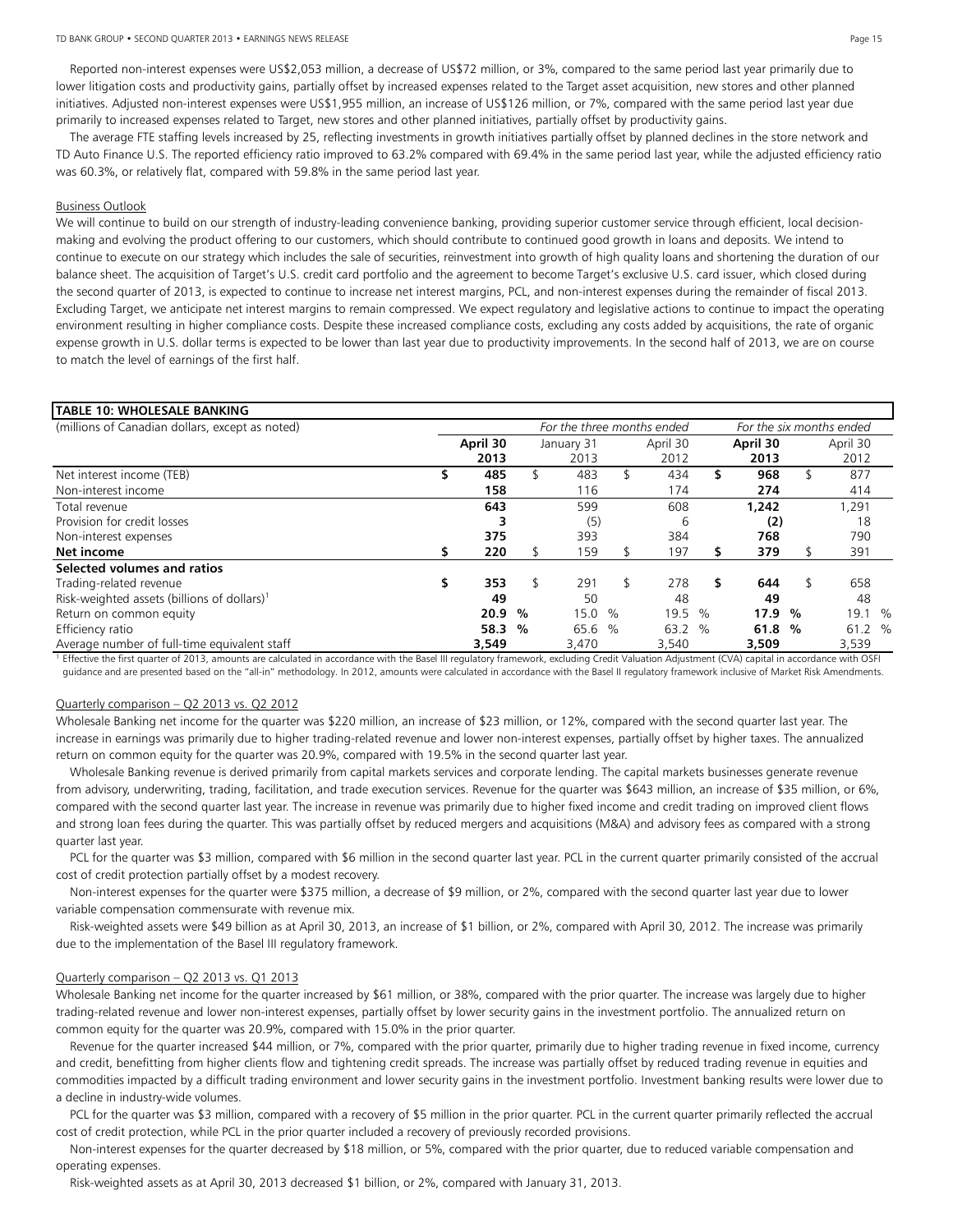## Year-to-date comparison - Q2 2013 vs. Q2 2012

Wholesale Banking net income for the six months ended April 30, 2013 was \$379 million, a decrease of \$12 million, or 3%, compared with the same period last year. The decrease was primarily due to lower revenue, partially offset by lower non-interest expenses. The annualized return on common equity was 17.9%, compared to 19.1% in the same period last year.

 Revenue was \$1,242 million, a decrease of \$49 million, or 4%, compared with the prior year. The decrease was largely attributable to reduced M&A and advisory fees due to a decline in industry-wide volumes, partially offset by improved credit originations and underwriting fees.

 PCL was a recovery of \$2 million, compared with an \$18 million provision in the same period last year. PCL in the current year included recoveries in the corporate lending portfolio, while PCL in the same period last year largely comprised the accrual cost of credit protection and a single merchant banking exposure.

 Non-interest expenses were \$768 million, a decrease of \$22 million, or 3%, largely due to reduced variable compensation commensurate with reduced revenue.

## Business Outlook

We are encouraged by the gradual improvement in capital markets and the economy, but a combination of fiscal challenges in Europe and the U.S., increased market pressures, and the impact of regulatory reform will affect trading conditions in the medium term. The instability in the macro-economic environment may impact overall corporate and investor activities; however, we expect that our strong franchise businesses will continue to deliver solid results. As economic conditions stabilize, we expect improvement in advisory and underwriting fees. We continue to stay focused on serving our clients, being a valued counterparty, growing our franchise, managing our risks and reducing expenses in 2013.

# **TABLE 11: CORPORATE**

| (millions of Canadian dollars)                                                    |                  | For the three months ended |           | For the six months ended |          |
|-----------------------------------------------------------------------------------|------------------|----------------------------|-----------|--------------------------|----------|
|                                                                                   | April 30         | January 31                 | April 30  | April 30                 | April 30 |
|                                                                                   | 2013             | 2013                       | 2012      | 2013                     | 2012     |
| Net income (loss) – reported                                                      | \$<br>$(106)$ \$ | 19 <sup>5</sup>            | $(33)$ \$ | $(87)$ \$                | (96)     |
| Adjustments for items of note: Decrease (increase) in net income <sup>1</sup>     |                  |                            |           |                          |          |
| Amortization of intangibles                                                       | 58               | 56                         | 59        | 114                      | 119      |
| Fair value of derivatives hedging the reclassified available-for-sale             |                  |                            |           |                          |          |
| securities portfolio                                                              | 22               | (24)                       | 9         | (2)                      | 54       |
| Fair value of credit default swaps hedging the corporate loan book, net of        |                  |                            |           |                          |          |
| provision for credit losses                                                       |                  |                            |           |                          |          |
| Integration charges, direct transaction costs, and changes in fair value of       |                  |                            |           |                          |          |
| contingent consideration relating to the Chrysler Financial acquisition           |                  |                            |           |                          | 8        |
| Reduction of allowance for incurred but not identified credit losses <sup>2</sup> |                  |                            | (59)      |                          | (90)     |
| Total adjustments for items of note                                               | 80               | 32                         | 13        | 112                      | 93       |
| Net income (loss) – adjusted                                                      | $(26)$ \$        | 51                         | $(20)$ \$ | $25 \frac{1}{2}$         | (3)      |
| Decomposition of items included in net gain (loss) – adjusted                     |                  |                            |           |                          |          |
| Net corporate expenses                                                            | \$<br>$(116)$ \$ | $(134)$ \$                 | $(95)$ \$ | $(250)$ \$               | (187)    |
| Other                                                                             | 64               | 159                        | 49        | 223                      | 132      |
| Non-controlling interests                                                         | 26               | 26                         | 26        | 52                       | 52       |
| Net income (loss) – adjusted                                                      | $(26)$ \$        | 51                         | $(20)$ \$ | 25                       | (3)      |

For explanations of items of note, see the "Non-GAAP Financial Measures – Reconciliation of Adjusted to Reported Net Income" table in the "How We Performed" section of this document. Beginning in 2013, the change in the "allowance for incurred but not identified credit losses" in the normal course of business relating to Canadian Personal and Commercial Banking and Wholesale Banking will be included in Corporate segment adjusted net income and will no longer be recorded as an item of note.

#### Quarterly comparison – Q2 2013 vs. Q2 2012

Corporate segment's reported net loss for the quarter was \$106 million, compared with a reported net loss of \$33 million in the second quarter last year. Adjusted net loss was \$26 million, compared with an adjusted net loss of \$20 million in the second quarter last year. The increased loss was due to higher net corporate expenses driven by increased employee benefit and strategic initiative costs, partially offset by favourable Other items. The increased income from Other items was due to positive tax results and the reduction of the allowance for incurred but not identified credit losses relating to the Canadian loan portfolio, partially offset by unfavourable treasury and other hedging activities.

#### Quarterly comparison – Q2 2013 vs. Q1 2013

Corporate segment's reported net loss for the quarter was \$106 million, compared with a reported net income of \$19 million in the prior quarter. Adjusted net loss was \$26 million, compared with an adjusted net income of \$51 million in the prior quarter. The increased loss was due to unfavourable Other items including treasury and other hedging activities, partially offset by lower net corporate expenses.

# Year-to-date comparison - Q2 2013 vs. Q2 2012

Corporate segment's reported net loss for the six months ended April 30, 2013 was \$87 million, compared with a reported net loss of \$96 million in the same period last year. Adjusted net income for the six months ended April 30, 2013 was \$25 million, compared with an adjusted net loss of \$3 million in the same period last year. The increased income was largely due to the reduction of the allowance for incurred but not identified credit losses relating to the Canadian loan portfolio and positive tax results, partially offset by higher net corporate expenses driven by increased employee benefit and strategic initiative costs.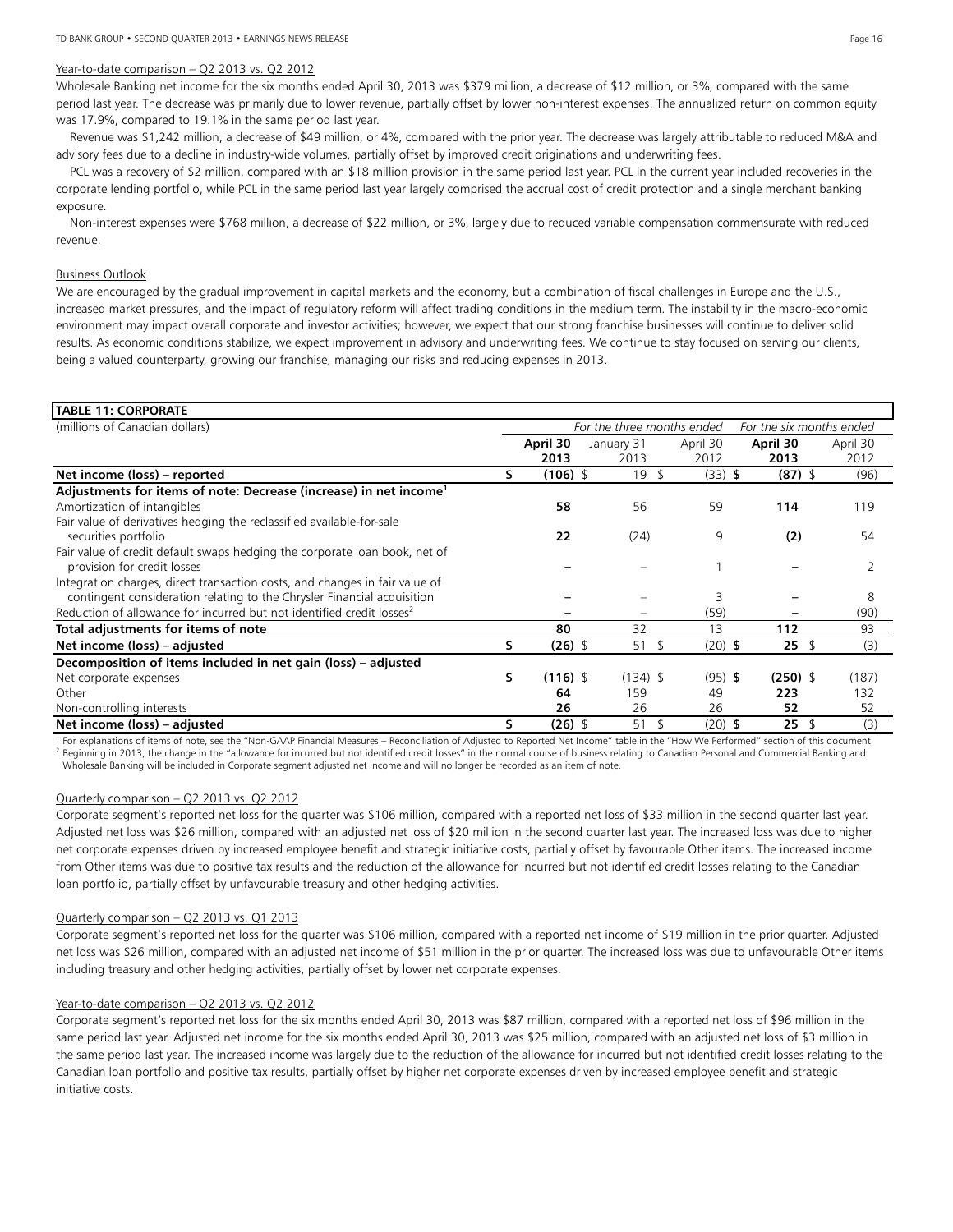# **SHAREHOLDER AND INVESTOR INFORMATION**

## **Shareholder Services**

| If you:                                                                                                                                              | And your inquiry relates to:                                                                                                                                                                                                                                                                              | Please contact:                                                                                                                                                                                                                                                                                                                                                                          |
|------------------------------------------------------------------------------------------------------------------------------------------------------|-----------------------------------------------------------------------------------------------------------------------------------------------------------------------------------------------------------------------------------------------------------------------------------------------------------|------------------------------------------------------------------------------------------------------------------------------------------------------------------------------------------------------------------------------------------------------------------------------------------------------------------------------------------------------------------------------------------|
| Are a registered shareholder (your name<br>appears on your TD share certificate)                                                                     | Missing dividends, lost share certificates, estate questions,<br>address changes to the share register, dividend bank account<br>changes, the dividend reinvestment plan, eliminating<br>duplicate mailings of shareholder materials or stopping (and<br>resuming) receiving annual and quarterly reports | <b>Transfer Agent:</b><br>CIBC Mellon Trust Company*<br>P.O. Box 700, Station B<br>Montreal, Quebec H3B 3K3<br>1-800-387-0825 (Canada and U.S. only)<br>or 416-682-3860<br>Facsimile: 1-888-249-6189<br>inquiries@canstockta.com or www.canstockta.com<br>*Canadian Stock Transfer Company Inc. acts as<br>administrative agent for CIBC Mellon Trust Company                            |
| Hold your TD shares through the<br><b>Direct Registration System</b><br>in the United States                                                         | Missing dividends, lost share certificates, estate questions,<br>address changes to the share register, eliminating duplicate<br>mailings of shareholder materials or stopping (and resuming)<br>receiving annual and quarterly reports                                                                   | <b>Co-Transfer Agent and Registrar</b><br>Computershare Shareowner Services LLC<br>P.O. Box 43006<br>Providence, Rhode Island 02940-3006<br>or<br>250 Royall Street<br>Canton, Massachusetts 02021<br>1-866-233-4836<br>TDD for hearing impaired: 1-800-231-5469<br>Shareholders outside of U.S.: 201-680-6578<br>TDD shareholders outside of U.S: 201-680-6610<br>www.computershare.com |
| Beneficially own TD shares that are held in the<br>name of an intermediary, such as a bank, a trust<br>company, a securities broker or other nominee | Your TD shares, including questions regarding the dividend<br>reinvestment plan and mailings of shareholder materials                                                                                                                                                                                     | Your intermediary                                                                                                                                                                                                                                                                                                                                                                        |

For all other shareholder inquiries, please contact TD Shareholder Relations at 416-944-6367 or 1-866-756-8936 or email [tdshinfo@td.com](mailto:tdshinfo@td.com). Please note that by leaving us an e-mail or voicemail message you are providing your consent for us to forward your inquiry to the appropriate party for response.

## General Information

Contact Corporate & Public Affairs: 416-982-8578

Products and services: Contact TD Canada Trust, 24 hours a day, seven days a week: 1-866-567-8888 French: 1-866-233-2323 Cantonese/Mandarin: 1-800-328-3698 Telephone device for the hearing impaired (TTY): 1-800-361-1180

Internet website: http://www.td.com Internet e-mail: [customer.service@td.com](mailto:customer.service@td.com)

## Access to Quarterly Results Materials

Interested investors, the media and others may view this second quarter earnings news release, results slides, supplementary financial information, and the Report to Shareholders on the TD website at [www.td.com/investor/.](http://www.td.com/investor/)